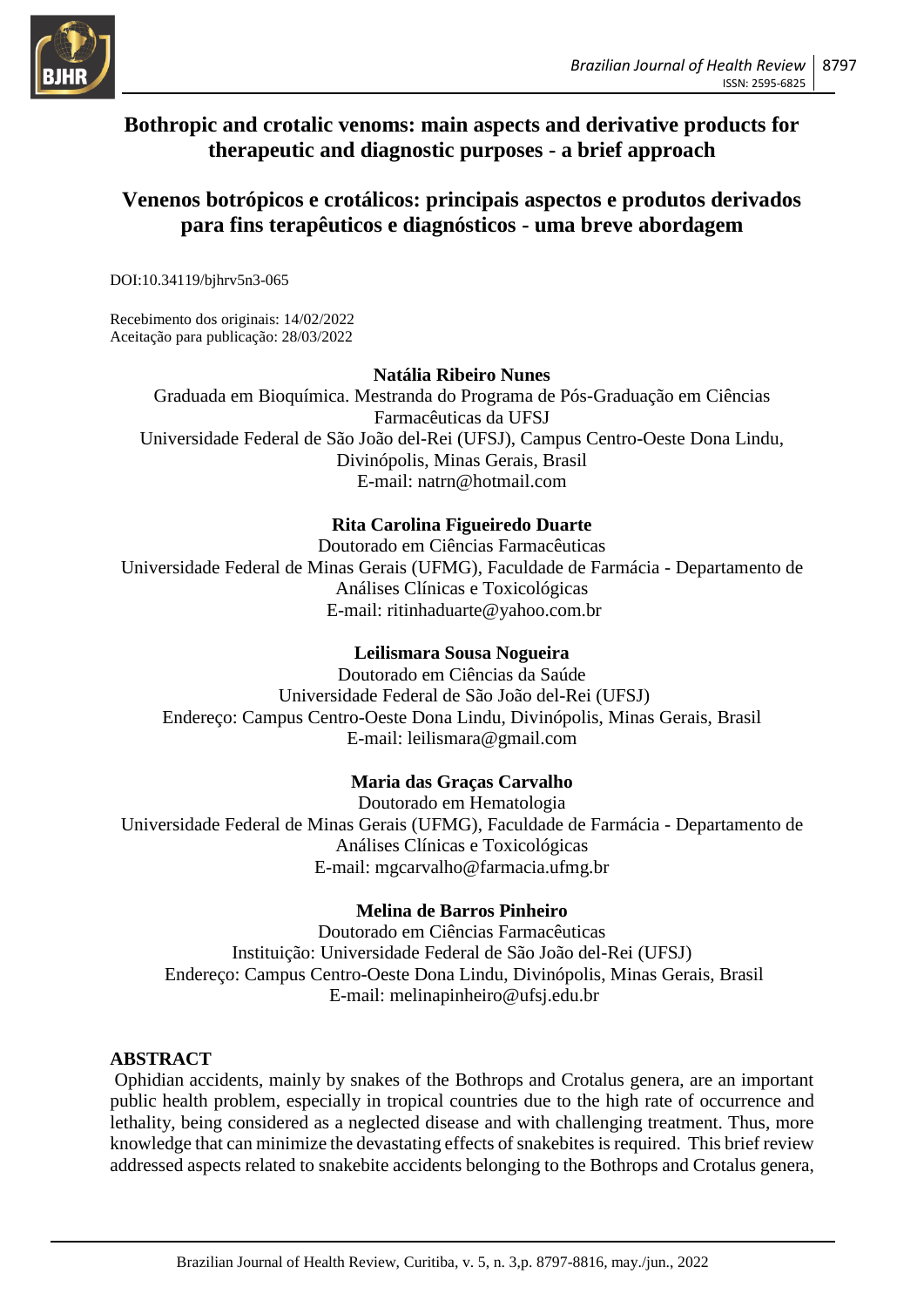

with regard to their epidemiology, some biochemical characteristics of the respective venoms and the development of pharmaceutical products from snake venoms for therapeutic and diagnostic purposes.

**Keywords**: ophidian accidents, bothrops spp, crotalus spp, snakebite, venoms.

### **RESUMO**

Os acidentes ofídios, principalmente por cobras dos géneros Bothrops e Crotalus, são um importante problema de saúde pública, especialmente em países tropicais devido à elevada taxa de ocorrência e letalidade, sendo considerados como uma doença negligenciada e com tratamento desafiante. Assim, é necessário mais conhecimento que possa minimizar os efeitos devastadores das mordidas de cobra. Esta breve revisão abordou aspectos relacionados com acidentes com mordidas de cobra pertencentes aos géneros Bothrops e Crotalus, no que diz respeito à sua epidemiologia, algumas características bioquímicas dos respectivos venenos e o desenvolvimento de produtos farmacêuticos a partir de venenos de cobra para fins terapêuticos e de diagnóstico.

**Palavras-chave**: acidentes ophidian, Bothrops spp, Crotalus spp, mordida de cobra, venenos.

## **1 HISTORY**

Snakes are members of a group of reptiles that first appeared as aquatic forms and later emerged onto the land  $(12)$ . There are fossil records suggesting that snakes appeared about 135 million years ago <sup>(54)</sup>. The great movement and human occupation in the different habitats have caused important changes in ecosystems resulting in an increase in the number of accidents caused by venomous snakes. Ophidian accidents have been shown to be an important public health problem, especially in tropical countries due to the high rate of occurrence and lethality (67) .

Effective treatment for patients who have suffered snakebite is a challenge that the man has long been trying to solve. In 1894, Albert Calmette, Phisalix and Bertrand were able to demonstrate the possibility of transferring resistance from an immunized animal to another nonimmunized one, thus providing passive protection against venoms <sup>(45)</sup>.

The first epidemiological study of ophidian accidents in Brazil was carried out by Vital Brazil in 1901, when the number of deaths from this type of accident in the State of São Paulo was surveyed <sup>(20)</sup>. Later, in the same year, the first vials of antiophidic serum were delivered for consumption. These vials started to be distributed together with a type of bulletin investigating the data on the accident that demanded the administration of the antivenom serum <sup>(91)</sup>. Over the years, new data collection models have emerged for the notification and identification of these accidents, but these models still basically follow the same variables established by Vital Brazil (15) .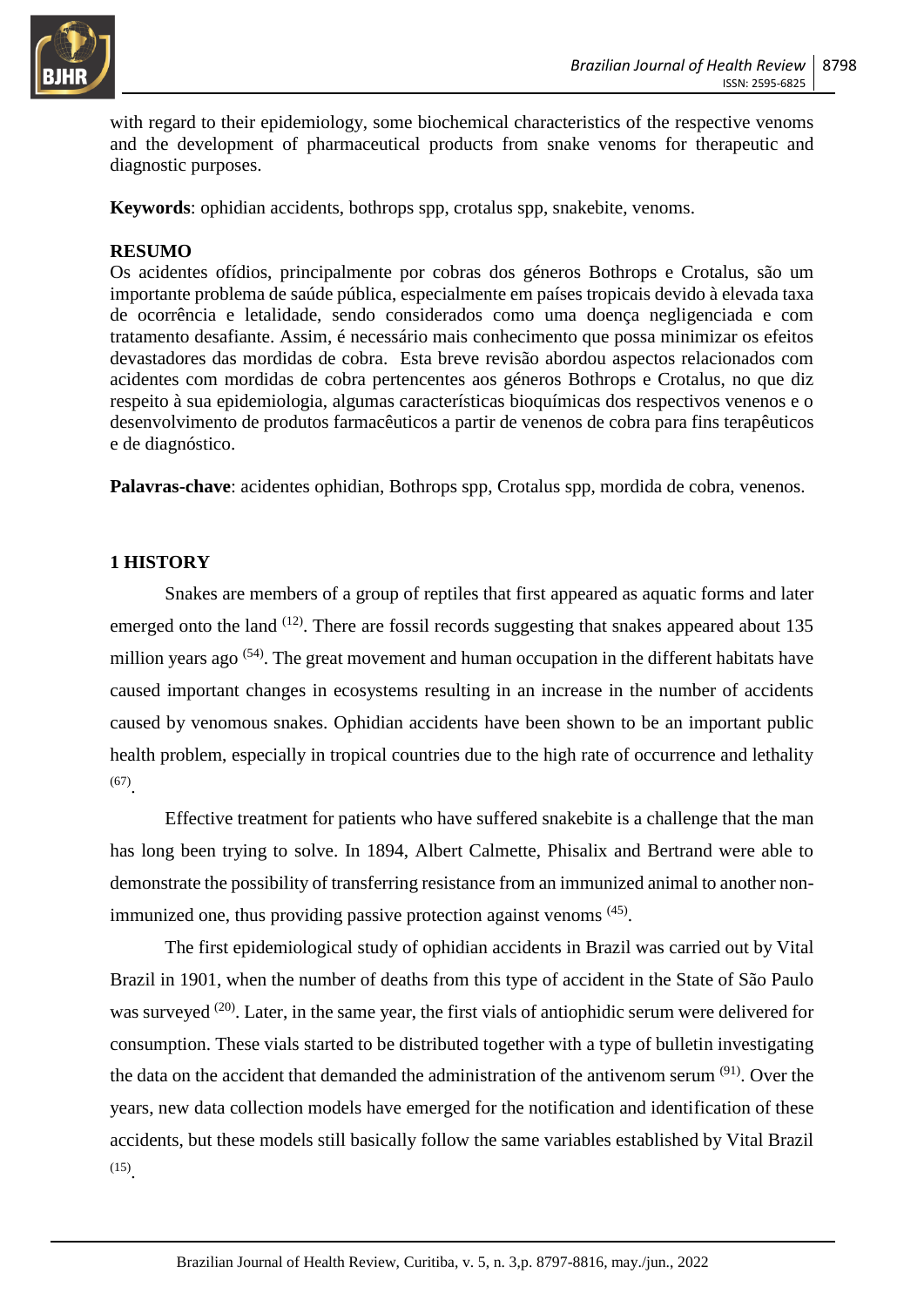

Since 1986, the notification of such occurrences became mandatory in Brazil, which has contributed a lot to a better understanding of its epidemiology. In 2007, given its importance in assisting victims who suffered an snakebite accident, antiophidic serum was added to the list of essential drugs  $^{(65)}$ . According to Rojas et al. (2007)  $^{(75)}$ , ophidian accidents do not occur in a specific location and, therefore, cases have been recorded in different geographic areas in our country. It should be noted that the epidemiology of snakebites accidents in Brazil shows a profile that has remained unchanged for the past 100 years. These accidents have a constant profile related to climatic conditions and increased human activity in the countryside. They occur more frequently in the period from November to April and most of them during the day affecting the lower limbs (about 75% of cases) of predominantly male individuals aged over 15 years. Such characteristics are explained by the type of work developed by the victims, since rural workers are the most affected. Snakes of *Bothrops* genus are responsible for most accidents followed by *Crotalus* genus, although other genera can also cause fewer accidents.

According to Gutierrez et al.  $(2013)$ <sup>(44)</sup>, despite the global impact caused by snakebite accidents, they have not yet received the necessary attention from the community, the pharmaceutical industry, governments and public health advocacy groups. Thus, snakebite accident is still considered a neglected disease, although it was already included in the WHO list of Neglected Tropical Diseases (NTDs) in 2009. Still according to the same authors, snakebite affects mainly impoverished rural populations with no political voice; therefore, victims cannot influence regional and national political and administrative decisions. In this way, their needs remain virtually unknown and politically neglected.

Snake accidents are life threatening and bring immeasurable damage to victims, and may even lead to death. However, venoms extracted from different types of snakes have shown great utility as a source of raw material for an important range of pharmaceutical products. Such venoms are complex mixtures of small molecules and peptides / proteins, and most of them exhibit activities such as neurotoxic, cytotoxic, cardiotoxic and myotoxic, among others <sup>(25)</sup>.

Given the importance and scarcity of information on the subject, this brief review sought to address the development of pharmaceutical products from snake venoms for therapeutic and diagnostic purposes relevant to human medicine. In our view, this review may be of some utility to professionals and academics seeking quick information about products derived from herpeto fauna, as well as serving as a stimulus to researchers to search for new products derived from Brazilian and world biodiversity. The need to seek improvements in the treatment of victims of snakebites and other illnesses, in addition to launching new diagnostic solutions on the market, corroborate the idea of a didactic, practical, and motivating review for those who work in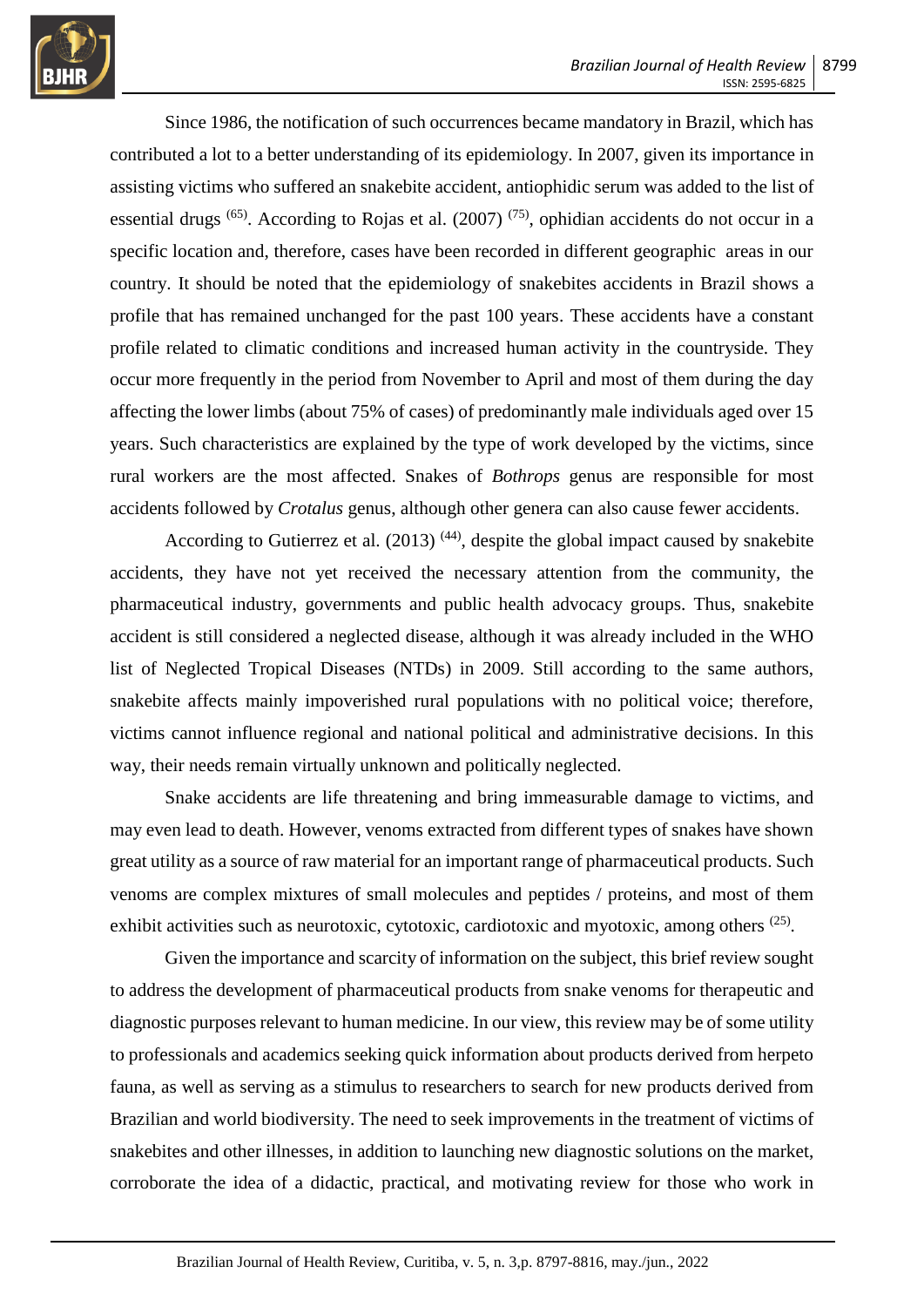

science, technology and innovation. Undoubtedly, substances derived from snake venom have great therapeutic and diagnostic potential, deserving further exploration of this still poorly investigated potential.

### **2 METHODOLOGY**

The articles cited in this review were searched based on Medline, Embase, LILACS, Web of Science and Scielo, without date limit, in English, Portuguese and Spanish, using as keywords "snake venoms", "bothropic venom", "crotalic venom" associated with "pharmaceutical products", "diagnostic products", "therapeutic products" and "biochemical characteristics".

# **3 EPIDEMIOLOGY OF THE TWO MAIN SPECIES IN BRAZIL:** *BOTHROPS* **AND**  *CROTALUS*

According to Azevedo-Marques et al.  $(2003)$ <sup>(5)</sup>, in Brazil there are four genera of venomous snakes, with dozens of recognized sub-species. The *Bothrops* genus (jararaca, jararacuçu and urutu, among others) and *Micrurus* (corals) can be found throughout the national territory, while the *Crotalus* genus (rattlesnakes) is preferentially distributed in the Southeast and South of the country, and the *Lachesis* genus (surucucus), in the Amazon Region.

Among the species present in the Brazilian fauna, snakes belonging to the *Bothrops* and *Crotalus* genera are responsible for the highest frequency of snakebites in our country. There is a predominance of bothropic accident, which corresponds to approximately 87 % of cases, followed by crotalic accident with approximately 9 % of cases, and the remaining 4 % occur by laquetic and elapitic accidents (caused by the genus *Micrurus*). Although crotalic accidents are in second place as to their occurrence, they occupy the first place in relation to the lethality index  $(18; 73; 19; 13)$ . In Brazil, in 2019, 30,482 cases of snakebites were reported. Of this total, 3,309 accidents occurred in the State of Minas Gerais, where the authors of this review live. Snakes of the *Bothrops* genus caused 2,080 accidents while snakes of the genus *Crotalus* caused 599 (17) .

*Bothrops* genus (*e.g.* jararaca, jararacuçu, urutu) has more than 60 species found throughout Brazil and represents the most significant group of venomous snakes, due to the high occurrence of cases and lethality. They are widely distributed in the country, show aggressive behavior, and attack their prey silently. This genus of snake occurs, more frequently, in humid areas, such as rivers and ponds. *Bothrops jararaca* is the species that predominates in Brazil and is found mainly in the south of Bahia, and southeast and south regions of the country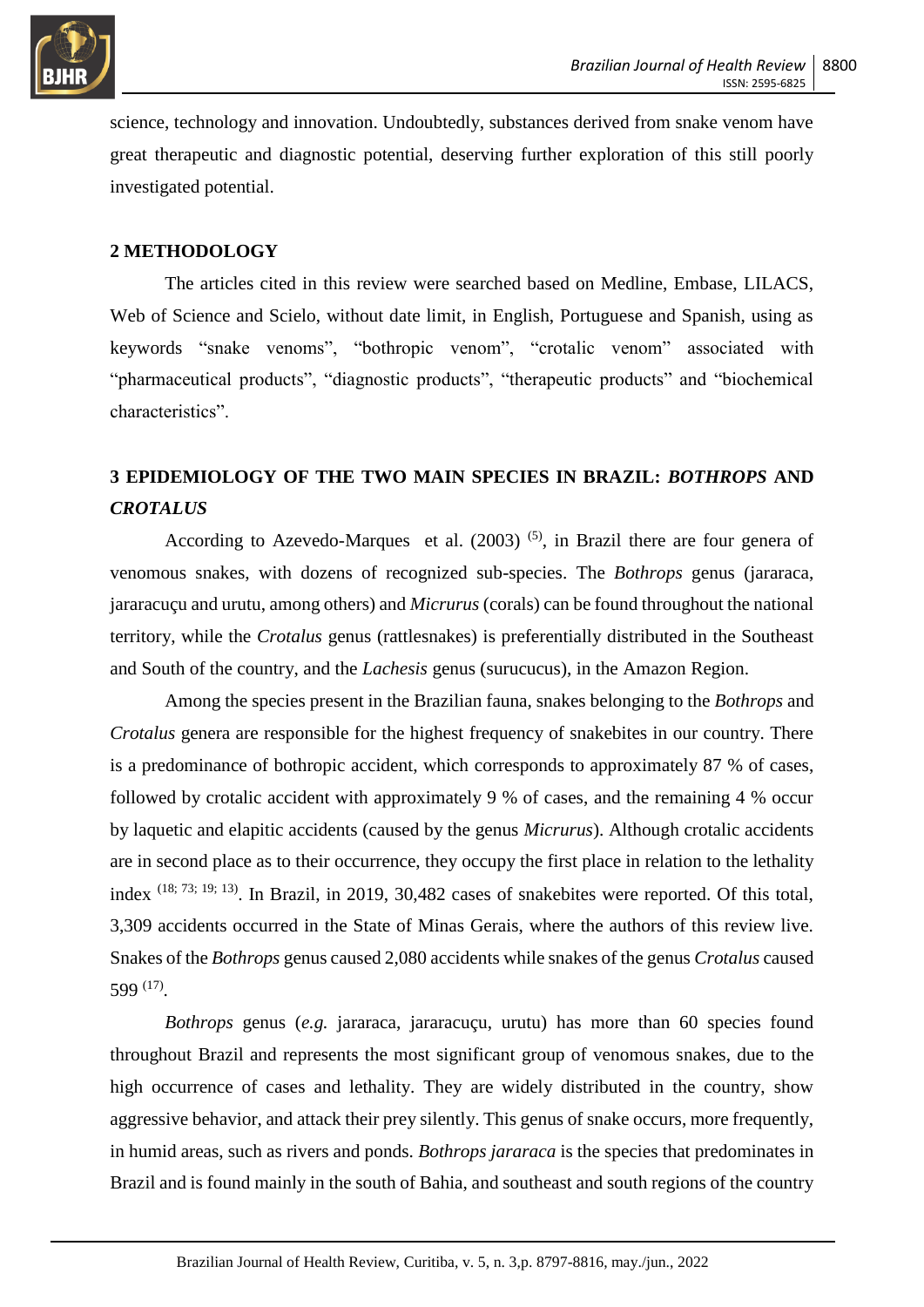

(92; 19; 32) .

In Brazil, there is a single species of snake of the *Crotalus* genus, *Crotalus durissus*, which has six subspecies. The *Crotalus durissus terrificus* subspecies is the most frequently found and is seen from Rio Grande do Sul (south region) to Minas Gerais (southeastern region), and is popularly known as rattlesnake, four-wind rattlesnake, boicininga, among other popular names (79) . Snakes of the *Crotalus* genus are very rarely found in forests or coastal areas, as they prefer drier and stony places, and are commonly found in open fields, hillsides, savannahs and sandy areas in general  $(49; 47)$ .

#### **4 MAIN ASPECTS OF SNAKE VENOMS**

Snake venoms are complex mixtures of many substances, including small molecules and peptides / proteins. Most of these substances exhibit bioactivity presenting an action that can be toxic, enzymatic, activating and inhibiting, with deleterious effects on cells  $(87; 25)$ . Although several toxins extracted from snake venom can have a fatal effect on living beings, potential uses as diagnostic tools, therapeutic agents or drugs have been reported. The potential therapeutic properties, such as antitumor, antimicrobial, anticoagulant and analgesic activities were reviewed by Yau Sang Chan et al.  $(2016)^{(25)}$ .

#### 4.1 BOTHROPIC VENOM

The effect on the human body caused by inoculation of snake venom is closely related to its chemical composition. The venom of snakes of the *Bothrops* genus basically has proteolytic, anticoagulant and hemorrhagic actions. However, composition of the venom may vary between the same species in different geographic regions due to the possible difference in diet and even in the same animal depending on their age  $(35)$ . Its venom has numerous enzymes with a wide spectrum of actions, such as phospholipase A2 and L-amino acid oxidase. Metalloproteinases, serinoproteases, phospholipases, disintegrins, myotoxins and neurotoxins stand out as the main components of this venom. They have an immense variety of biological effects, such as anticoagulant and myotoxic, which are related to their proteolytic, hemorrhagic and coagulant properties  $(23, 63)$ .

The metalloproteinases found in snake venoms are proteolytic enzymes that play important biological functions in living beings and, in snakes, are synthesized in the venom gland (41) . In *Bothrops jararaca* venom, metalloproteinases occupy the largest percentage of its composition  $(26)$ , being one of the best known and most studied of this species, the metalloproteinase called jararagin <sup>(66)</sup>. Snake venom metalloproteinases are classified based on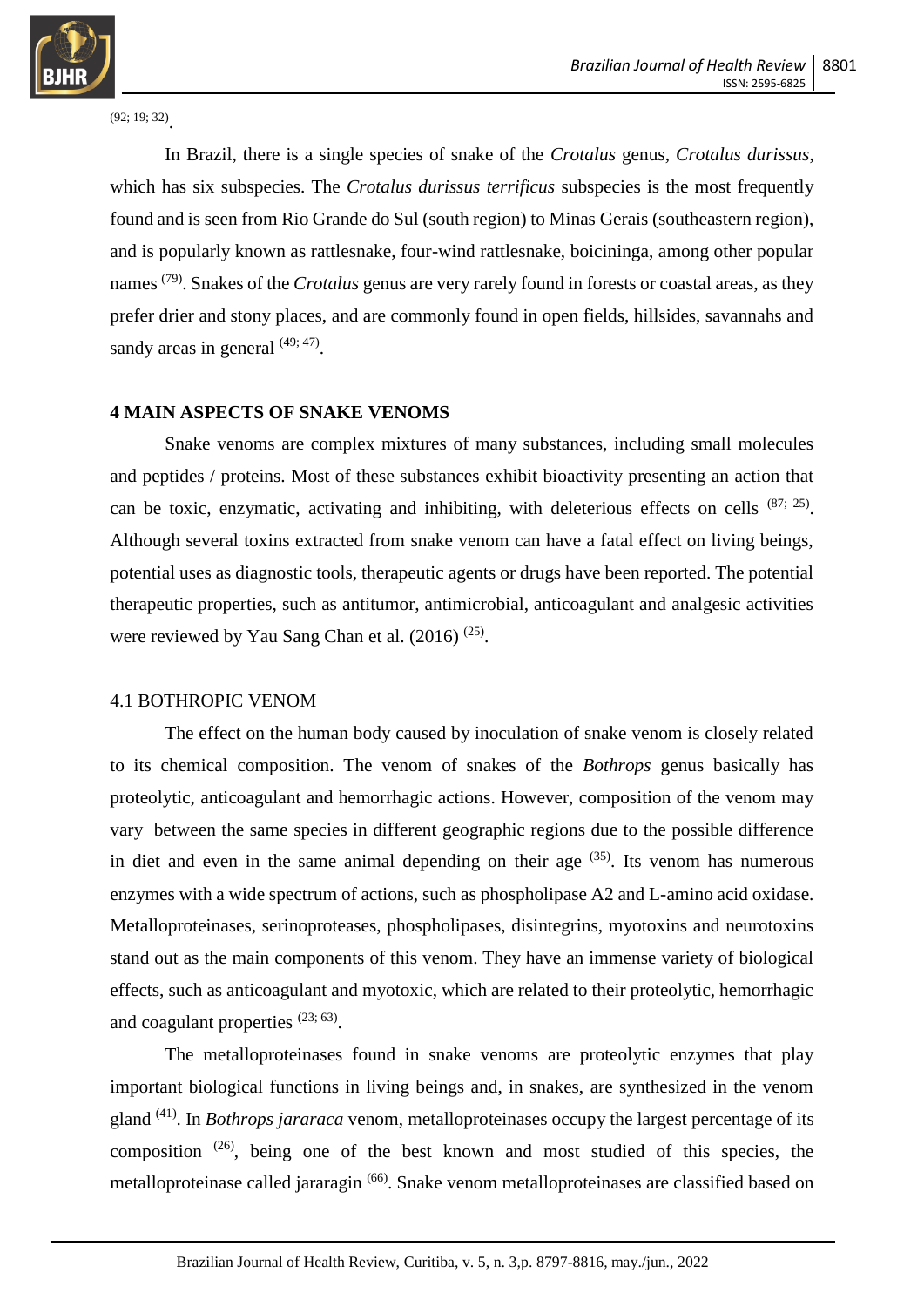

#### the organization of their domains, as described in Figure 1.



Figure 1. Classification of metalloproteinases present in *Bothrops* snake venom <sup>(14; 34)</sup>

The main effect of these metalloproteinases is the disturbance of the hemostatic system. From there, these substances can be classified into coagulating and anticoagulant enzymes. Therefore, the coagulating enzymes activate factors of the coagulation cascade (prothrombin or factor II, factor X) and those anticoagulants present fibrinolytic activities, which makes the fibrinogen protein non-coagulable  $(72)$ . The hemorrhagic, inflammatory and necrotic effects observed in cases of snakebites of this family are related to the proteolytic activity of these metalloproteinases found in venoms (43).

The serine proteases found in snake venoms are enzymes that have an effect on the hemostatic system, as they are able to act on the components of the coagulation cascade and, consequently, leads to an imbalance of this system <sup>(53)</sup>.

Another component found in venoms is phospholipases, mainly phospholipase A2. These are enzymes that act as catalysts for the hydrolysis of ester bonds at the sn2 position of glycerophospholipids, which have fatty acids and lysophospholipid as products  $(28)$ . These phospholipases can be classified according to their regulation, mechanism, location, amino acid sequence and structure into 15 groups  $(82, 22)$ . Those found in snake venoms are part of the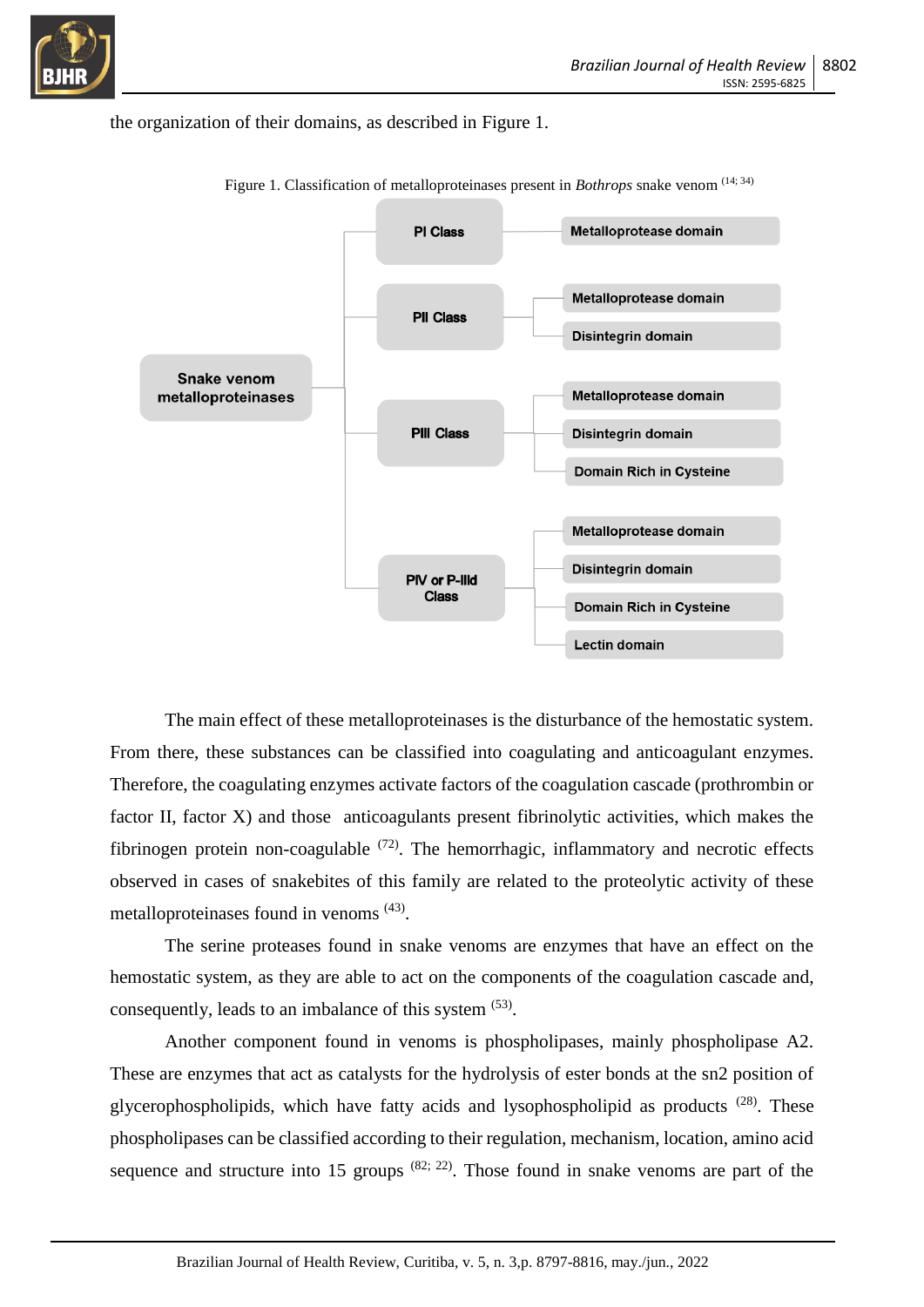

category of secreted phospholipases A2 and, according to this classification, those of the Viperidae family, belong to group II<sup>(80)</sup>, which has antiangiogenic properties and the ability to modulate cell adhesion and proliferation *in vitro* <sup>(10; 11; 50)</sup>. They are mainly responsible for the local damage observed in snake accidents of the *Bothrops* genus<sup>(93)</sup>.

As mentioned, *Bothrops* venom has in its composition the enzyme L-amino acid oxidase, a flavoenzyme that belongs to the class of oxidoreductases that catalyze the deamination of L-amino acids, which leads to the formation of the corresponding alpha-keto acid, ammonia and peroxide of hydrogen (88).

The proteolytic properties of bothropic venom result from its cytotoxic action directly on tissues. Cytotoxins induce the release of histamine and phospholipase A2, which release arachidonic acid from membrane phospholipids, initiating the synthesis of prostaglandins (which increase capillary permeability). It is known that the venom contains proteases that can act in two ways that is, cleaving kininogen releasing kinins, and leading to the production of nitric oxide and prostaglandins and / or degrading the patient's own tissue proteins  $(53)$ . The hemorrhagic action of the venom is associated with the role of hemorrhagic toxins that act directly on the capillary and venule endothelium, increasing permeability and causing lesions in its basement membrane, in addition to being associated with thrombocytopenia and coagulation changes. Such hemorrhagic toxins have a vasculotoxic action causing damage to the blood vessel endothelium, which can lead to local and / or systemic bleeding. In this process factors V and VIII, and platelets are also consumed, in addition to the generation of fibrin degradation products. Clinically, blood incoagulability can be observed leading to hemorrhage, local tissue edema and myonecrosis  $(3; 18)$ . On the other hand, the coagulant action of bothropic venom is due to its ability to act directly on the victim's coagulation cascade presenting an action like thrombin, that is, capable of converting fibrinogen into fibrin. In addition, bothropic venom also activates factor X and prothrombin contributing to the coagulant effect  $(57, 86)$ .

### 4.2 CROTALIC VENOM

The venom of the *Crotalus* genus presents greater toxicity in relation to the *Bothrops* genus, being composed of a variety of peptides and proteins with enzymatic activity, among which is mentioned the crotoxin, a neurotoxin of pre-synaptic action, the main substance responsible for its neurotoxic and lethal effect  $(73)$ . Crotoxin corresponds to 50 % of crotalic venom and is formed by two fractions. A fraction, called crotoxin B, has phospholipase A2 activity; and the other fraction, crotoxin A, has no enzymatic activity, the first being basic and the second acidic, respectively  $(69, 76)$ . This interaction between these two fractions is responsible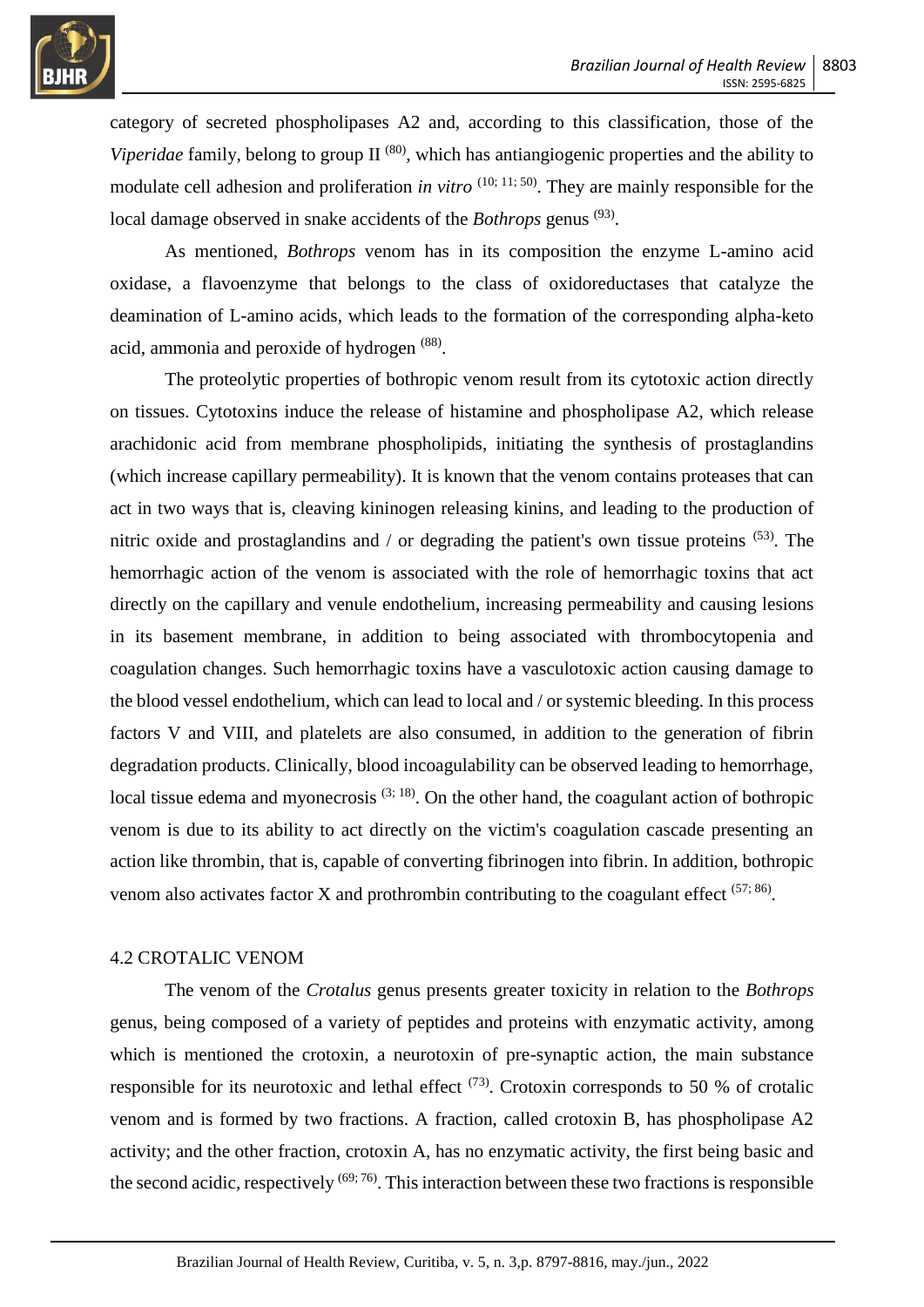

for the high toxicity of the *Crotalus* genus venom <sup>(6)</sup>. The phospholipases A2 present in the crotoxin B fraction of the venom, are already well described in the literature, as they are mainly responsible for the myotoxic, cytotoxic and neurotoxic actions of the venom. As already mentioned, they are enzymes that are part of type II secreted phospholipases A2 that, with their action, release fatty acids, mainly arachidonic acid and lysophospholipids. This free arachidonic acid, together with prostaglandins, are important mediators related to neuronal effects  $(81)$ .

As previously mentioned, the neurotoxic effect of the venom of the *Crotalus* genus is due to the crotoxin that acts, basically, by inhibiting the release of acetylcholine in the nerve endings. This inhibition leads to a neuromuscular block responsible for the locomotion disorders observed in patients, and may lead to respiratory paralysis in more severe cases  $(7, 18)$ . In addition, other substances are also present in the venom, such as crotamine, gyroxin and convulxin, among other thrombin-like enzymes, which can cause respiratory paralysis, severe hypotension, coagulation disorders, myotoxicity and acute kidney failure <sup>(46)</sup>. Serinoproteases, hyaluronidases, L-amino acid oxidases, peptides, carbohydrates, serotonin, calcium, magnesium, copper, iron, as well as enzyme inhibitors are also found in this venom  $(72)$ . Thus, it is possible to infer that the venom of snakes of the *Crotalus* genus has mainly neurotoxic, myotoxic and coagulant actions <sup>(18)</sup>.

The crotamine present in *Crotalus* venom is nothing more than a 42 amino acid polypeptide that can be considered a myotoxin  $(74)$ . Studies show that this toxin may be responsible for inducing the depolarization of the skeletal muscle membrane by increasing its permeability to Na<sup>+</sup>, leading to the occurrence of short contractions in the muscles and their prolonged relaxation. These effects on muscle fibers can be explained by the action of crotamine on them through the sodium channels  $(62)$ .

Gyroxin is a glycoprotein that can be considered similar to thrombin and has esterasic activities <sup>(1)</sup>. This similarity to thrombin makes it responsible for the coagulating action of Crotalus venom<sup>(51)</sup>. Studies in rats have shown a behavioral activity caused by this toxin, such as rotation of the body in the longitudinal axis, hypoactivity, opistotonia, immobility and a phenomenon called gyroxin syndrome, characterized by interspersed periods of prostration (77).

First, it was believed that convulxin was responsible for the seizures observed in the victims of snakebites caused by snakes of the genus *Crotalus.* However, studies have reported that this toxin does not have such convulsive activity  $(55)$ . It has also been described that convulxin is a potent blood platelet activator capable of leading to platelet aggregation <sup>(68)</sup>.

The myotoxic effect of this venom occurs due to damage to skeletal muscle fibers (rhabdomyolysis). As a result of this generalized muscle destruction, myoglobin is released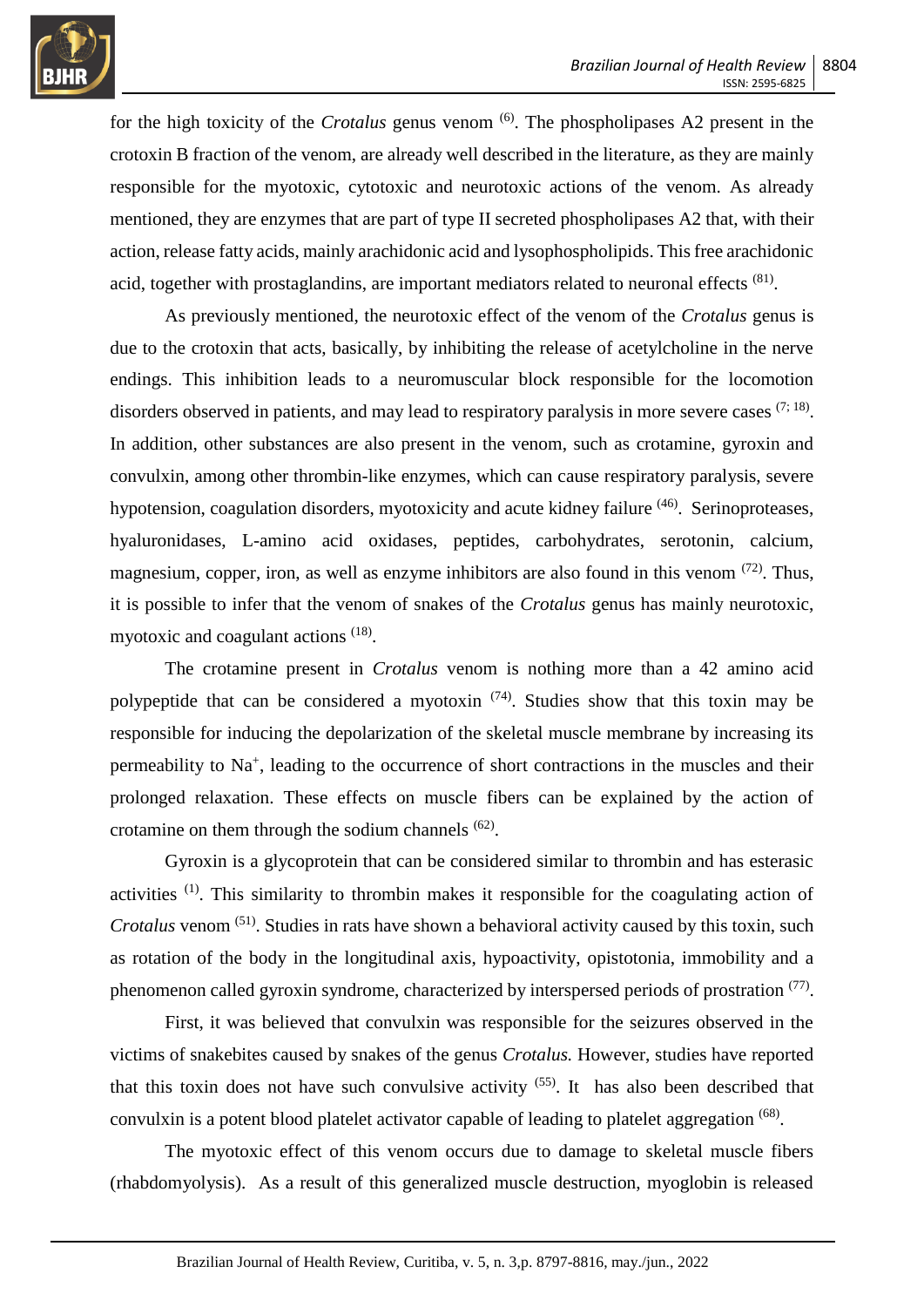

and, consequently, there is myoglobinuria that gives urine a dark color. This condition can evolve to acute renal failure in more severe cases  $(18, 59)$ . The coagulant effect is due to the presence in the venom of enzymes like thrombin, which convert fibrinogen into fibrin. Excessive consumption of fibrinogen can lead to coagulation disorders, such as blood incoagulability, at the same time that changes in prothrombin time (PT) and activated partial thromboplastin time (aPTT) confirm the existence of disorders of coagulant activity  $(4; 18; 5)$ .

# **5 DEVELOPMENT OF PHARMACEUTICAL PRODUCTS FROM SNAKE VENOMS FOR THERAPEUTIC AND DIAGNOSTIC PURPOSES**

As already mentioned, thousands of cases of snakebites are reported annually in Brazil and worldwide. Therefore, several studies have been developed in order to understand the mechanism of action of venoms, as well as their therapeutic potential. It is encouraging that several studies have emerged, bringing innovations and improvements not only in the modality of treatment, but also an expansion in the range of diagnostic possibilities.

A very curious question would be how can the deadly power of snake venom be converted into medicine? Since the beginning, many healers, sorcerers, physicians, and scientists have sought in venoms the remedy to cure diseases. As an example, the physician Vital Brazil can be cited who developed the antiophidic serum from the snake venom to cure the evils caused by it  $(20)$ . The venoms are also a source of greed for their potential to generate wealth, as they serve as a model for new drugs and pesticides.

It has been reported for many years that venoms from snake families such as *Elapidae*, *Crotalidae* and *Viperidae* had satisfactory effects on Yoshida sarcoma cells (16) , highlighting the *Crotalus durissus terrificus* venom for through its direct action on tumor cells (84) . In a broader context, the therapeutic effects of venoms have also been described in diseases such as arterial hypertension, melanoma, leishmaniasis, as well as antimicrobial, antiviral and antitumor activities. A few years after the discovery of the angiotensin-converting enzyme (ACE), responsible for the formation of angiotensin II which causes arterial hypertension, the Brazilian scientist Sergio Ferreira described a potentiating factor for bradykinin present in the *Bothrops jararaca* venom*.* This discovery led the scientists David Cushman, Miguel Ondetti and their collaborators to produce the first oral ACE-inhibiting drug, called captopril<sup>(33; 64)</sup>. In 2002, Correa (27) reported that a hemorrhagic metalloproteinase taken from *Bothrops jararaca*  venom, jararagin, showed encouraging results in melanoma cell cultures by altering cell morphology and biological activity, which led to a decrease in the number of metastases.

Castilhos (2011)<sup>(24)</sup> developed a study focusing on the effects of bothropic venom on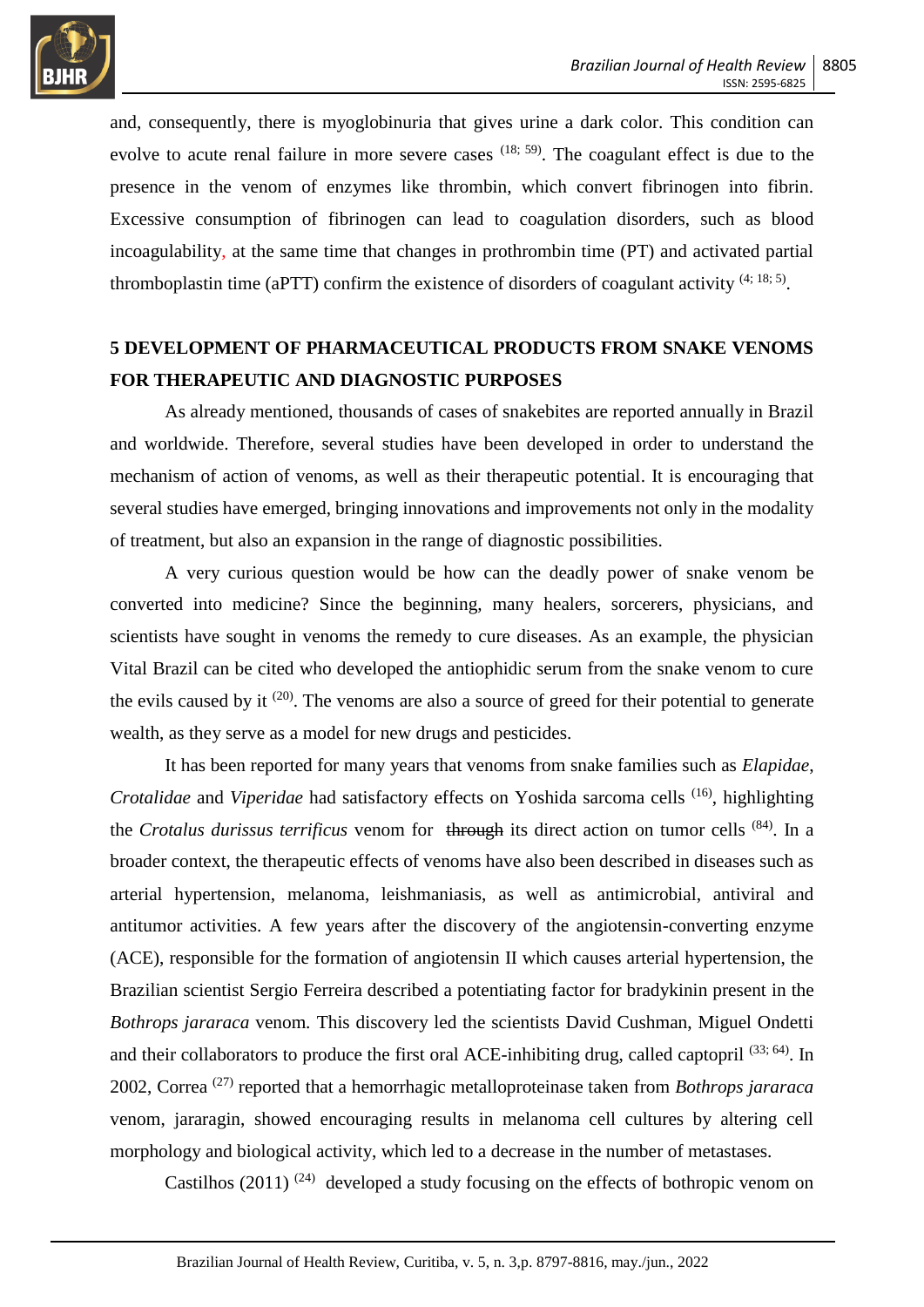

promastigote forms of *Leishmania* sp, and reported a decrease in the infectivity of parasites by the action of the venom and its protein fractions.

Numerous studies using raw venoms of *C. durissus* subspecies, or their isolated fractions, have been reported with several pharmacological actions, such as antifungal, antileishmania, antiplasmodic, antiviral, antibacterial and antitumor activities (29; 85; 9; 56; 71; 90; 8; 58) .

The first studies related to antibacterial activity in snake venoms were carried out in 1948 and 1968  $(39; 2)$ . Since then, several other studies have been carried out along this same line. Diz Filho and collaborators (2009)<sup>(29)</sup> reported that the phospholipase A2 present in the venoms of *Crotalus durissus ruruima* had a great antibacterial (*Xanthomonas axonopodis pv passiflorae*) and antifungal (*Candida albicans*) activity.

Due to its structural similarity to β-defensins, crotamine present in crotalic venoms has also been identified in studies of antimicrobial activity. Oguiura et al. (2011)<sup>(61)</sup> observed that crotamine (*Crotalus durissus terrificus)* had an antibacterial activity (*Escherichia coli*), whose action occurs through permeabilization of the membrane. In addition, Maluf et al.  $(2016)^{(31)}$ reported in their study a dose-dependent antiparasitic activity (*Plasmodium falciparum*) for crotamine.

Another study showed *that Crotalus durissus terrificus* crude venom was able to confer resistance to infections of Vero E6 cells by dengue or yellow fever viruses. It is noteworthy that the cells treated with crotoxin showed greater protection against viral infections (56).

According to Sajevic et al.  $(2011)^{(78)}$  and El-Aziz et al. 2019<sup>(30)</sup>, as an example of approved drugs from snake venoms that target coagulation disorders, fibrinolysis and platelet function can be cited Tirofiban / Aggrastat®, Epitibatide / Integrilin® (acute coronary syndrome, prevention of thromboembolic complications after angioplasty, stenting); Batroxobin / Defibrase® (stroke, unstable angina), and Haemocoagulase / Pentapharm® (prevention and treatment of bleeding).

Snake venoms toxins can initiate or inhibit various stages of the coagulation, and fibrinolysis pathways or platelet aggregation. Thus, such components of venoms that influence hemostasis can also be used as tools in the diagnosis of coagulopathies. Some uses are exemplified below and include:

a) monitoring of anticoagulation during treatment with hirudin by adding Ecarin, which is derived from the venom of the snake *Echis carinatus* <sup>(60)</sup>; Ecarin is also used in combination with textarin, also a component of snake venom, as a highly sensitive test for lupus anticoagulants  $(89)$ ;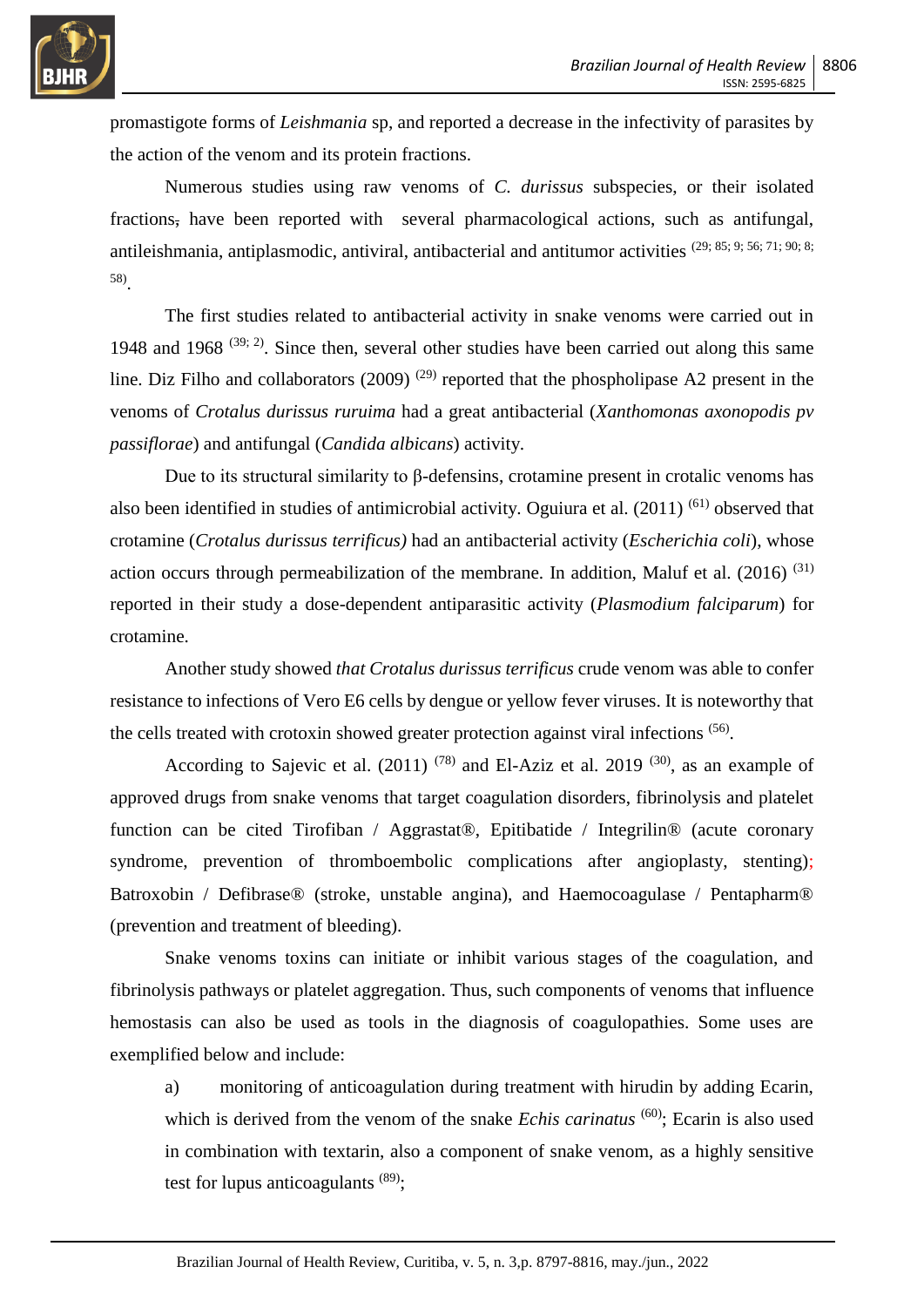

b) dosage of the levels of the natural anticoagulation proteins C and S, by adding to the plasma ACC-C / Protac® (Pentapharm), a serinoproteinase extracted from the venom of the snake *Agkistrodon contortrix* <sup>(38)</sup>; and

c) evaluation of fibrinogen levels in plasma containing heparin, fibrin degradation products and defects in fibrin polymerization, using Batroxobin / Reptilase®, an enzyme that is a component of *Bothrops jararaca* venom and acts in a similar way to thrombin (37) .

Finally, it should be noted that the continuous study of toxins present in snake venoms has led to the discovery of new substances that, extracted from the venom, can be used as important tools for the development of new types of diagnostic procedures and kits for various laboratory tests. Some examples of kits already on the market in which compounds derived from snake venoms play an essential role are: Pefakit®, Reptilase® Time, PiCT® and Pefakit® APC-R Factor V Leiden. Such kits rely on one or more compounds extracted from snake venoms as primary reagents  $(21; 36)$ .

Given the above, it is possible to understand the importance of continuous research development addressing the components of the Brazilian herpeto-fauna, an inexhaustible source of resources and inputs of scientific interest. Such pharmaceutical products, including those for therapeutic and diagnostic uses, developed from the knowledge about the properties of different types of snake venom, motivate the search for new discoveries improving the quality of life of human beings. The continuous evolution of Science, making use of different types of snake venoms and their fractions, will allow an expansion of the range of benefits to the medical clinic now offered. An important suggestion within the list of diagnostic application would be the development and/or improvement of existing kits for use in the quick and reliable identification of the species or genus of snake causing the ophidian accident. This identification will allow the immediate administration of monovalent antivenom specific for the venom ensuring greater efficacy of this therapy and minimization of adverse effects  $(70)$ . This is of great value, since an early and correct treatment is related to a better outcome of victims of snakebites (48; 70). In addition, the use of this kind of diagnostic kits can contribute to the improvement of services provided in emergency care units with poor infrastructure, since their results can quickly guide the treatment decision by less experienced medical teams, favorably impacting treatment and outcome of victims of snakebites  $(52)$ . A study carried out in Sri Lanka has reported the importance of improving diagnostic kits, given that delays in the administration of antivenom are directly related to the absence of methods for the early diagnosis of envenoming  $(83)$ .

In view of the above, the crude venom and the isolated fractions of snake venoms have a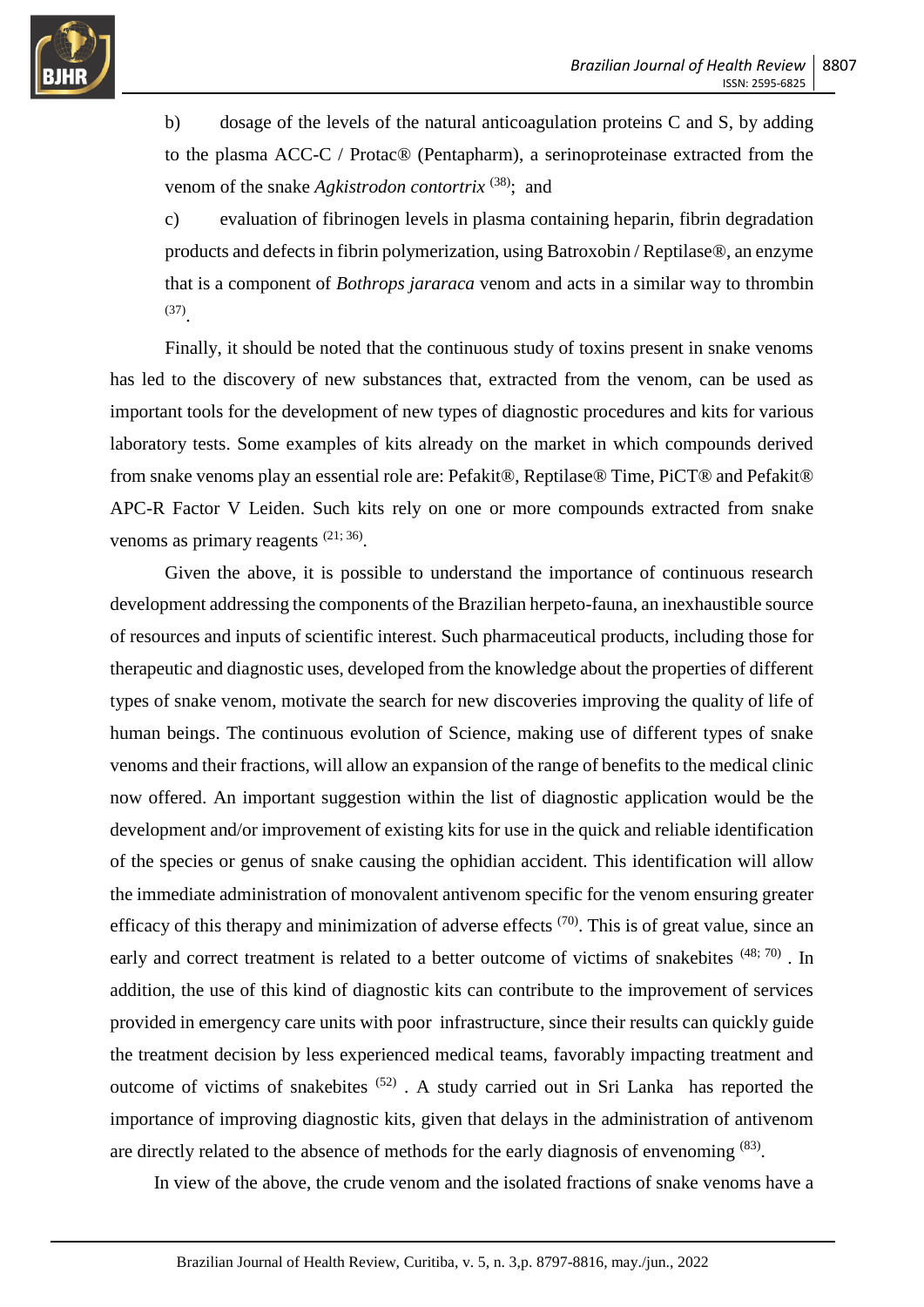

high biotechnological potential. Thus, the clinical application of proteins extracted from snake venoms with an impact on hemostasis assumes enormous importance and has aroused the interest of many researchers.

### **6 CONCLUDING REMARKS**

Considering the number of cases reported annually, snakebite can be considered a public health problem, often neglected. This fact can be confirmed by the scarce number of recent national studies on this topic. Therefore, there is a lack of information on the various clinical, laboratory and therapeutic aspects, a fact that may negatively impact the performance of health professionals, who are often poorly trained to provide proper clinical care to victims of snakebites. The realization of this gap should motivate strategies that promote greater knowledge on this subject, aiming at better patient care and, thus, minimize the chances of clinical complications resulting from snakebites.

Therefore, the need for and importance of national studies to reduce the impact of accidents by snakebites should be emphasized, as an initiative coordinated by the World Health Organization to ensure safe and effective treatments. In this context, new therapeutic options are being explored, including recombinant antibodies and natural and synthetic toxin inhibitors, in addition to the conventional treatment that consists of administering antivenoms of animal origin<sup>(42)</sup>. Another alternative that deserves greater effort, especially from Brazilian scientists, is the development of ethnobotanical studies, since these have been able to identify medicinal plants and active compounds that inhibit the action of snake venom <sup>(40)</sup>. The great biodiversity of Brazil undoubtedly deserves to be better explored in the search for biotechnological innovations that can contribute to the solution of a wide range of health problems. Due to the relevance of the theme, the need for revisions with a brief approach is highlighted dedicated to professionals and students working in this area. It is also emphasized the need for efforts in the development of diagnostic methods for the rapid identification of the snake responsible for the accident, as well as for the early detection of complications in patients who are victims of such accidents. Strategies that can optimize the management of patients, mainly impacting on reducing the time elapsed between the patient's entry into emergency service and the administration of treatment, especially in cases where it was not possible to capture the snake, are highly desirable. It is widely known that a long time between the accident and the administration of treatment can be responsible for a more severe clinical picture or even death. Finally, efforts aimed at the development of pharmaceutical products from snake venoms for therapeutic and diagnostic purposes should be strongly encouraged due to the potential for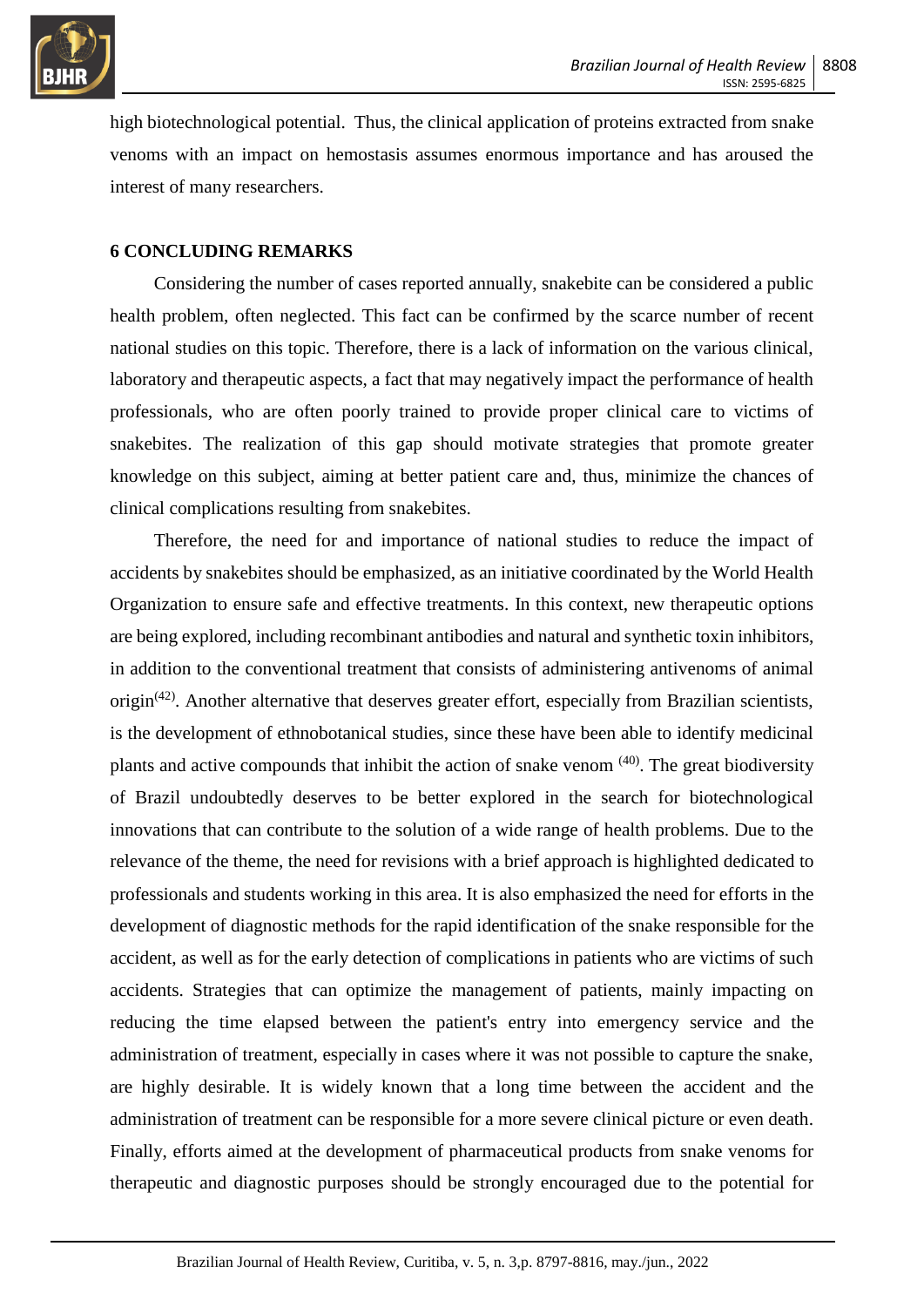

clinical application of components from the rich Brazilian herpetofauna.

This study has some limitations, considering that it is a literature review based on few recent studies on the subject, due to its scarcity or inappropriateness for the topic addressed.

### **FUNDING**

This work was supported by the Coordenação de Aperfeiçoamento de Pessoal de Nível Superior - Brazil (CAPES) under Grant Finance Code 001; National Council for Scientific and Technological Development – CNPq under Grant Research Fellowship MGC 311185/2019-3.

### **COMPETING INTERESTS**

The authors declare no competing interests.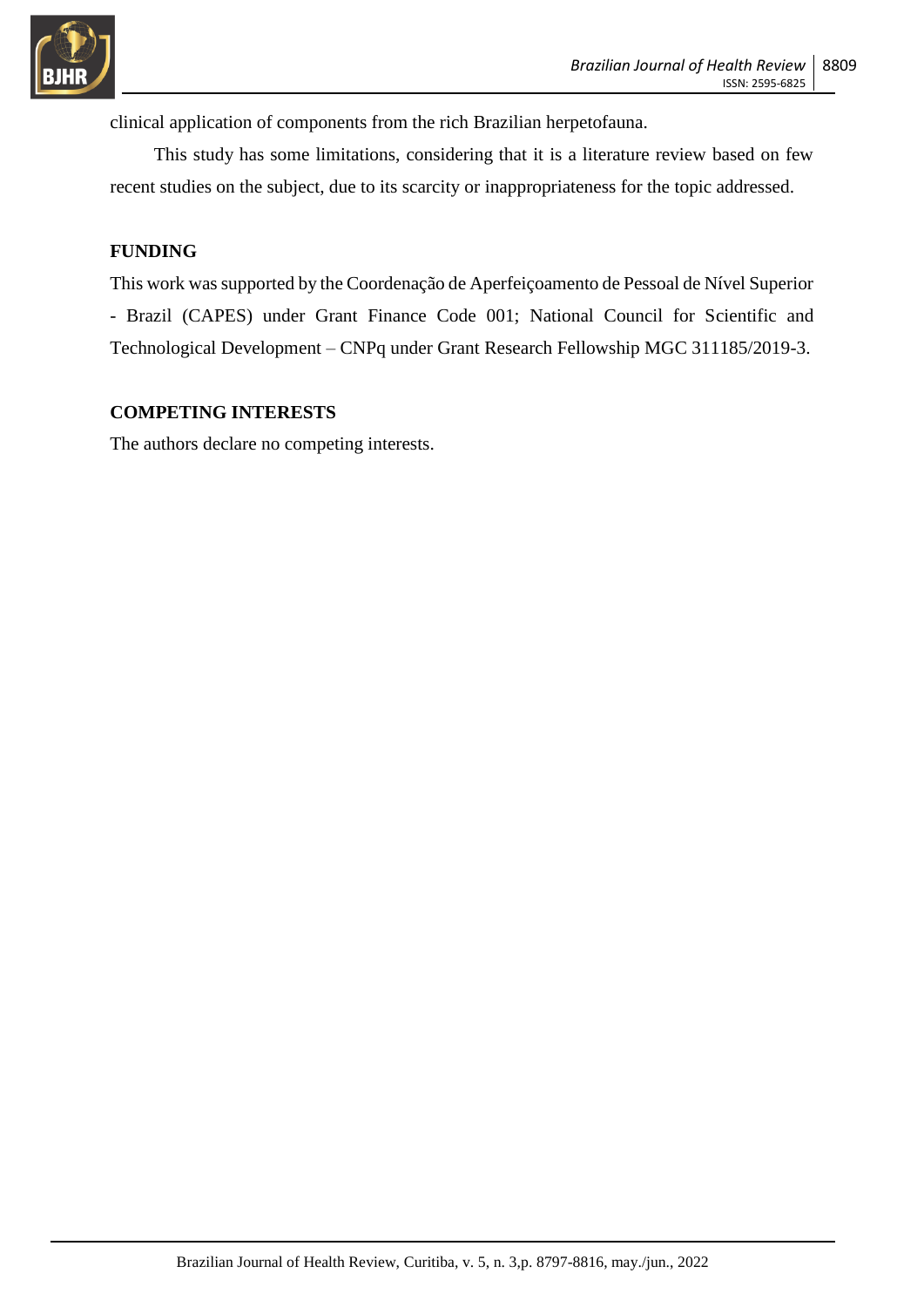

### **REFENCES**

Alexander G, Grothusen J, Zepeda H, Schwartzman RJ. Gyroxin, a toxin from the venom of Crotalus durissus terrificus, is a thrombin-like enzyme. Toxicon. 1988; 26(10):953-60.

Aloof-Hirsch S, de Vries A, Berger A. The direct lytic factor of cobra venom: purification and chemical characterization. Biochim Biophys Acta. 1968; 154(1):53-60.

Amaral CF, Rezende NA, Pedrosa TM, da Silva OA, Pedroso ER. [Afibrinogenemia secondary to crotalid snake bite (Crotalus durissus terrificus)]. Rev Inst Med Trop Sao Paulo. 1988; 30(4):288-92.

Amaral CFS, Rezende NA, Silva OA, Ribeiro MMF, Magalhães RA, Reis RJ*, et al.* Insuficiência renal aguda secundária a acidentes ofídicos botrópico e crotálico. Análise de 63 casos. . Revista Instituto de Medicina Tropical de São Paulo. 1986; 28(4):220-7.

Azevedo-Marques MM, Cupo P, Hering SE. Acidentes por animais peçonhentos:serpentes peçonhentas. Simpósio: urgências e emergências dermatológicas e toxicológicas. Ribeirão Preto: Medicina; 2003.

Bancher W, Rosa RR, Furlaneto RS. Estudos sobre a fixaçăo eletiva e quantitativa do veneno de Crotalus durissus terrificus nos tecidos nervoso, renal, hepático e muscular de Mus musculus Linnaeus, 1758. Mem Inst Butantan. 1973; 37:139-48.

Barravieira B, Peraçoli MTS. Soroterapia heteróloga. In: B. B, editor. Venenos Animais: uma visão integrada. Rio de Janeiro: EPUC; 1994.

Barros GA, Pereira AV, Barros LC, Lourenco A, Jr., Calvi SA, Santos LD*, et al.* In vitro activity of phospholipase A2 and of peptides from Crotalus durissus terrificus venom against amastigote and promastigote forms of Leishmania (L.) infantum chagasi. J Venom Anim Toxins Incl Trop Dis. 2015; 21:48.

Barros LC, Soares AM, Costa FL, Rodrigues VM, Fuly AL, Giglio JR*, et al.* Biochemical and biological evaluation of gyroxin isolated from Crotalus durissus terrificus venom. J Venom Anim Toxins incl Trop Dis. 2011; 17(1).

Bazaa A, Luis J, Srairi-Abid N, Kallech-Ziri O, Kessentini-Zouari R, Defilles C*, et al.* MVL-PLA2, a phospholipase A2 from Macrovipera lebetina transmediterranea venom, inhibits tumor cells adhesion and migration. Matrix Biol. 2009; 28(4):188-93.

Bazaa A, Pasquier E, Defilles C, Limam I, Kessentini-Zouari R, Kallech-Ziri O*, et al.* MVL-PLA2, a snake venom phospholipase A2, inhibits angiogenesis through an increase in microtubule dynamics and disorganization of focal adhesions. PLoS One. 2010; 5(4):e10124.

Bellairs AD, Underwood G. The origin of snakes. Biol Rev Camb Philos Soc. 1951; 26(2):193- 237.

Bernardes CP, Menaldo DL, Mamede CC, Zoccal KF, Cintra AC, Faccioli LH*, et al.* Evaluation of the local inflammatory events induced by BpirMP, a metalloproteinase from Bothrops pirajai venom. Mol Immunol. 2015; 68(2 Pt B):456-64.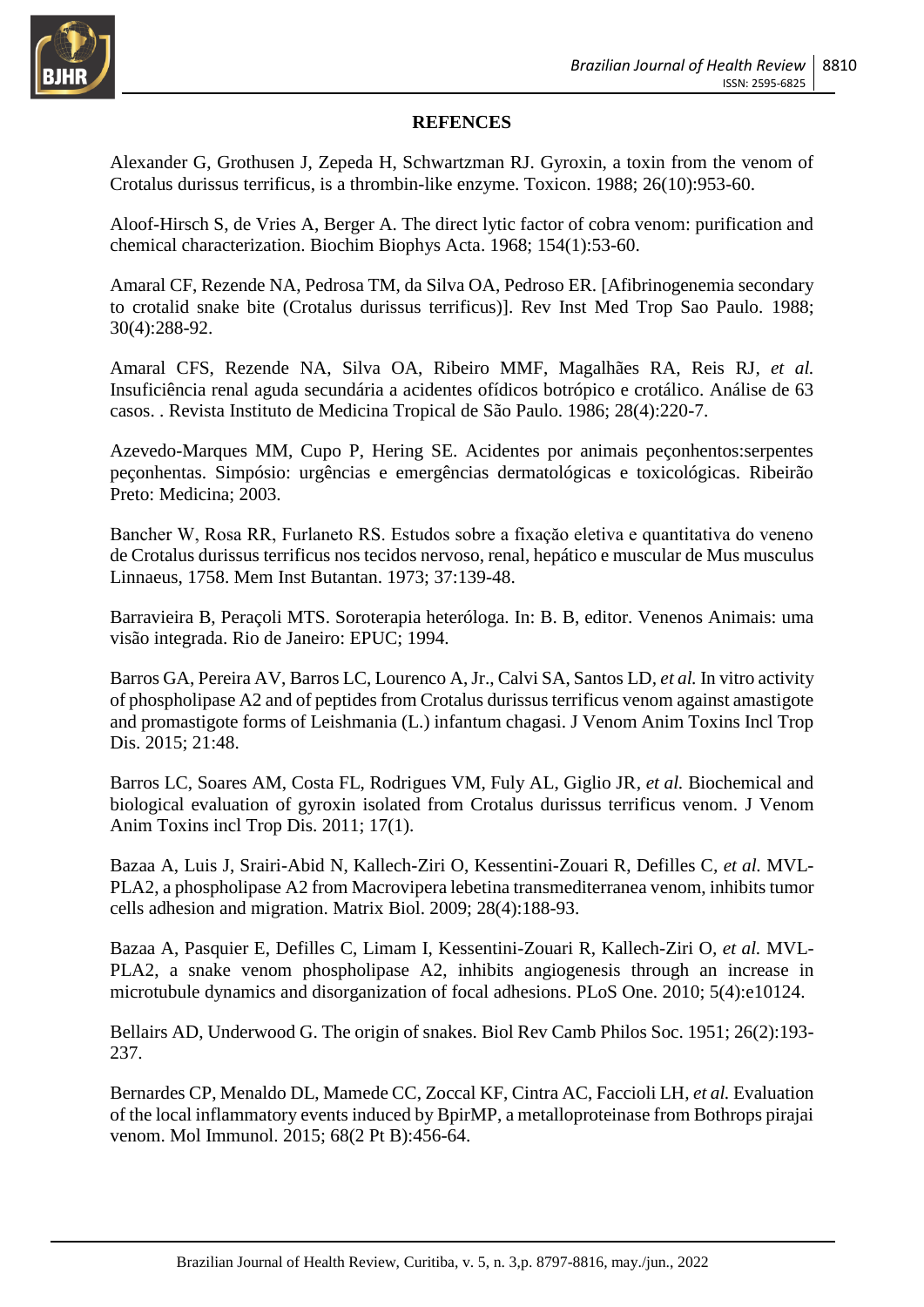

Bjarnason JB, Fox JW. Hemorrhagic metalloproteinases from snake venoms. Pharmacol Ther. 1994; 62(3):325-72.

Bochner R, Struchiner CJ. [Snake bite epidemiology in the last 100 years in Brazil: a review]. Cad Saude Publica. 2003; 19(1):7-16.

Braganca BM, Patel NT, Badrinath PG. Isolation and properties of a cobra venom factor selectively cytotoxic to Yoshida sarcoma cells. Biochim Biophys Acta. 1967; 136(3):508-20.

Ministério da Saúde. [cited 03 April 2020]. Available from: http://tabnet.datasus.gov.br/cgi/tabcgi.exe?sinannet/cnv/animaisbr.def.

BRASIL. Manual de diagnóstico e tratamento de acidentes por animais peçonhentos. Brasília: Ministério da Saúde; 2001.

BRASIL. Fundação Nacional de Saúde. Manual de diagnósticos e tratamento de acidentes por animais peçonhentos. 3rd ed. Brasília: Ministério da Saúde; 2005.

Brazil V. Contribuição ao estudo do veneno ophidico. Rev med S Paulo. 1901; 4.

Britten AHF, Card RT, Mielke CH. Reptilasetime – Useful monitor of progress in disseminated intravascular coagulation. . Abstr XIII Int Congr Haematol; Munich 1970.

Burke JE, Dennis EA. Phospholipase A2 biochemistry. Cardiovasc Drugs Ther. 2009; 23(1):49- 59.

Cardoso DF, Lopes-Ferreira M, Faquim-Mauro EL, Macedo MS, Farsky SH. Role of crotoxin, a phospholipase A2 isolated from Crotalus durissus terrificus snake venom, on inflammatory and immune reactions. Mediators Inflamm. 2001; 10(3):125-33.

Castilhos P, Pereira CG, Silva ALN, Napolitano DR, Oliveira F, Souza MA. Effects of Bothrops moojeni venom on Leishmania amazonensis promastigote forms. Journal of Venomous Animals and Toxins including Tropical Diseases [online]. 2011; 17(2):150-8.

Chan YS, Cheung RCF, Xia L, Wong JH, Ng TB, Chan WY. Snake venom toxins: toxicity and medicinal applications. Appl Microbiol Biotechnol. 2016; 100(14):6165-81.

Cidade DA, Simao TA, Davila AM, Wagner G, Junqueira-de-Azevedo IL, Ho PL*, et al.* Bothrops jararaca venom gland transcriptome: analysis of the gene expression pattern. Toxicon. 2006; 48(4):437-61.

Corrêa MC, Maria DA, Moura-da-Silva AM, Pizzocaro KF, Ruiz IRG. Inhibition of melanoma cells tumorigenicity by the snake venom toxin jararhagin. Toxicon. 2002; 40(6):739-48.

da Silva Cunha KC, Fuly AL, de Araujo EG. A phospholipase A(2) isolated from Lachesis muta snake venom increases the survival of retinal ganglion cells in vitro. Toxicon. 2011; 57(4):580-5.

Diz Filho EB, Marangoni S, Toyama DO, Fagundes FH, Oliveira SC, Fonseca FV*, et al.* Enzymatic and structural characterization of new PLA2 isoform isolated from white venom of Crotalus durissus ruruima. Toxicon. 2009; 53(1):104-14.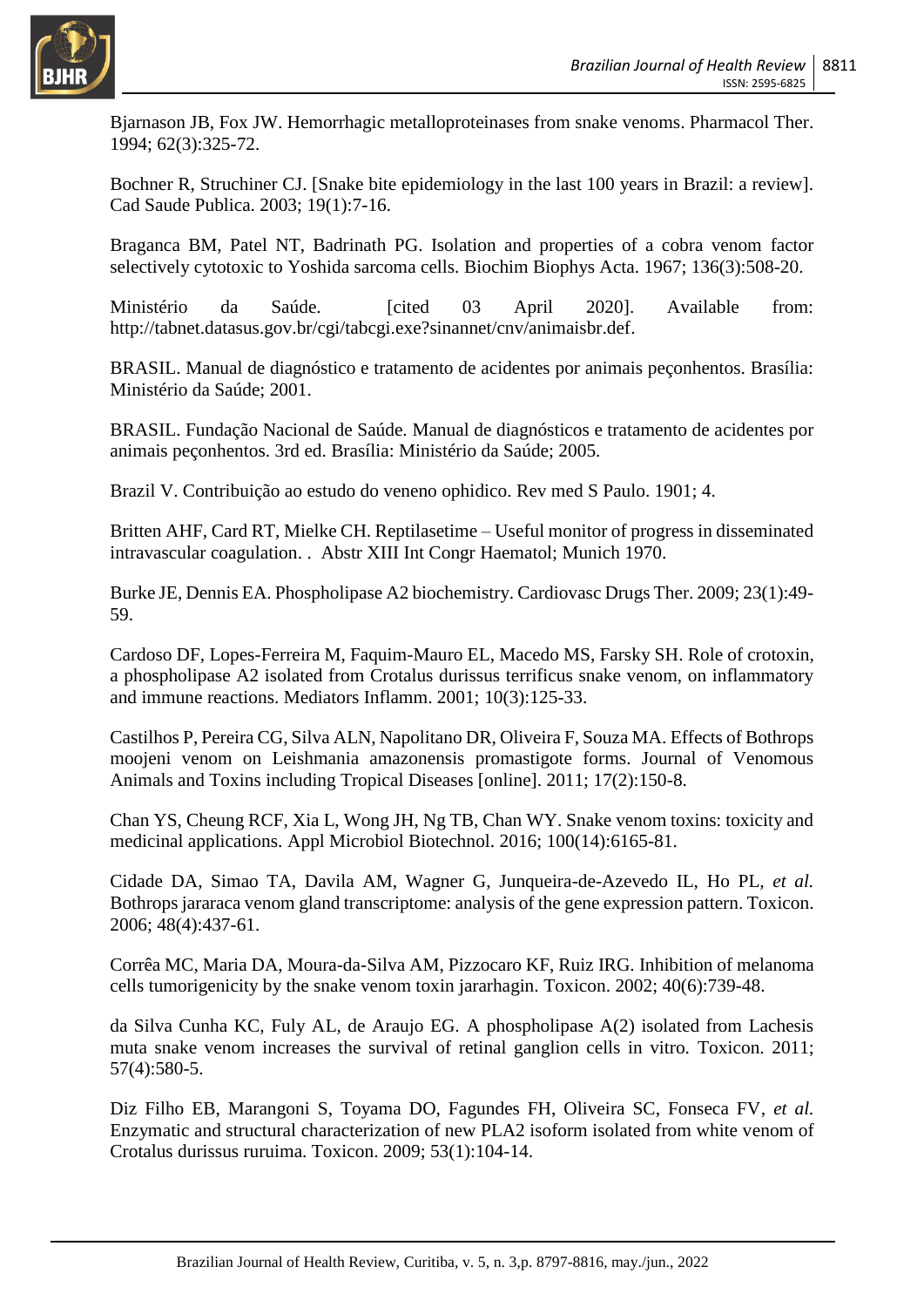

El-Aziz TMA, Soares AG, Stockand JD. Snake venoms in drug discovery: Valuable therapeutic tools for life saving. Toxins. 2019; 11(10).

El Chamy Maluf S, Dal Mas C, Oliveira EB, Melo PM, Carmona AK, Gazarini ML*, et al.* Inhibition of malaria parasite Plasmodium falciparum development by crotamine, a cell penetrating peptide from the snake venom. Peptides. 2016; 78:11-6.

Fenwick AM, Gutberlet Jr RL, Evans JA, Parkinson CL. Morphological and molecular evidence for phylogeny and classification of South American pitvipers, genera Bothrops, Bothriopsis, and Bothrocophias (Serpentes: Viperidae). Zoological Journal of the Linnean Society. 2009; 156(3):617-40.

Ferreira SH, Rocha e Silva M. Potentiation of bradykinin and eledoisin by BPF (bradykinin potentiating factor) from Bothrops jararaca venom. Experientia. 1965; 21(6):347-9.

Fox JW, Serrano SM. Insights into and speculations about snake venom metalloproteinase (SVMP) synthesis, folding and disulfide bond formation and their contribution to venom complexity. FEBS J. 2008; 275(12):3016-30.

França FOS, Malaque CMS. Acidente botrópico. In: Cardoso JLC, Francisco Franca F, Wen FH, Malaque CMS, Haddad Junior V, editors. Animais peçonhentos do Brasil: biologia, clínica e terapêutica dos acidentes. São Paulo: Sarvier; 2009.

Funk C, Gmur J, Herold R, Straub PW. Reptilase-R--a new reagent in blood coagulation. Br J Haematol. 1971; 21(1):43-52.

Funk C, Gmür J, Herold R, Straub PW. Reptilase®-R—A New Reagent in Blood Coagulation. British Journal of Haematology. 1971; 21(1):43-52.

Gempeler-Messina PM, Volz K, Bühler B, Müller C. Protein C Activators from Snake Venoms and Their Diagnostic Use. Pathophysiology of Haemostasis and Thrombosis. 2001; 31(3- 6):266-72.

Glaser HSR. Bactericidal Activity of Crotalus Venom in Vitro. Copeia. 1948; 1948(4):245-7.

Gomez-Betancur I, Gogineni V, Salazar-Ospina A, Leon F. Perspective on the Therapeutics of Anti-Snake Venom. Molecules. 2019; 24(18).

Gutiérrez JM. Comprendiendo los venenos de serpientes: 50 años de investigaciones en América Latina. Revista de Biología Tropical. 2002; 50:377-94.

Gutierrez JM, Albulescu LO, Clare RH, Casewell NR, Abd El-Aziz TM, Escalante T*, et al.* The Search for Natural and Synthetic Inhibitors That Would Complement Antivenoms as Therapeutics for Snakebite Envenoming. Toxins (Basel). 2021; 13(7).

Gutierrez JM, Rucavado A. Snake venom metalloproteinases: their role in the pathogenesis of local tissue damage. Biochimie. 2000; 82(9-10):841-50.

Gutierrez JM, Warrell DA, Williams DJ, Jensen S, Brown N, Calvete JJ*, et al.* The need for full integration of snakebite envenoming within a global strategy to combat the neglected tropical diseases: the way forward. PLoS Negl Trop Dis. 2013; 7(6):e2162.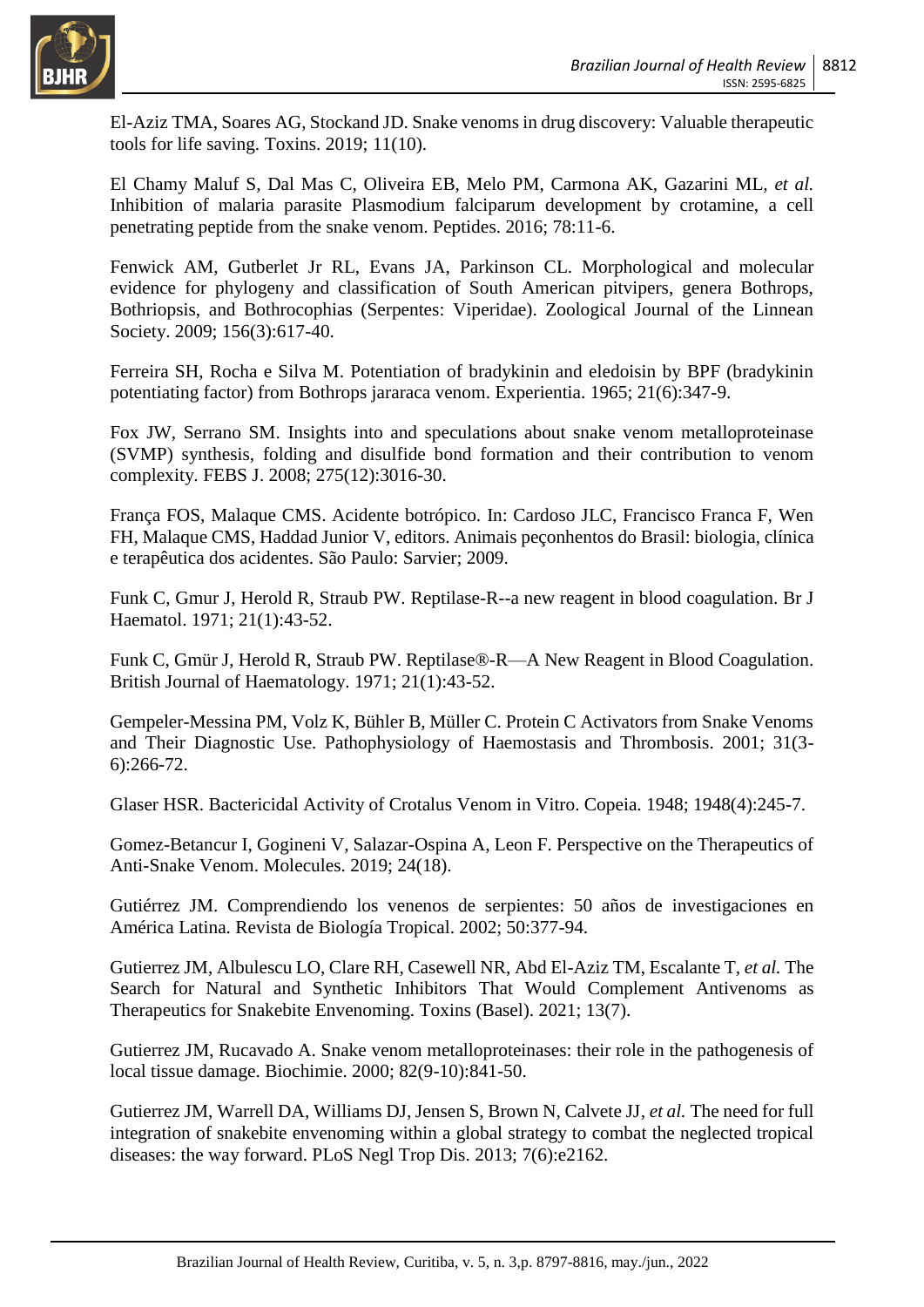

Hawgood BJ. Doctor Albert Calmette 1863-1933: founder of antivenomous serotherapy and of antituberculous BCG vaccination. Toxicon. 1999; 37(9):1241-58.

Hernandez Cruz A, Garcia-Jimenez S, Zucatelli Mendonca R, Petricevich VL. Pro- and antiinflammatory cytokines release in mice injected with Crotalus durissus terrificus venom. Mediators Inflamm. 2008; 2008:874962.

Jim J, Sakate M. Biologia das serpentes. In: Barraviera B, editor. Venenos animais: uma visão integrada. São Paulo: Publicações Científicas; 1994.

Johnston CI, Brown SG, O'Leary MA, Currie BJ, Greenberg R, Taylor M*, et al.* Mulga snake (Pseudechis australis) envenoming: a spectrum of myotoxicity, anticoagulant coagulopathy, haemolysis and the role of early antivenom therapy - Australian Snakebite Project (ASP-19). Clin Toxicol (Phila). 2013; 51(5):417-24.

Jorge MT, Ribeiro LA. Acidentes por serpentes peçonhentas do Brasil. AMB rev Assoc Med Bras. 1990; 36(266-77).

Khunsap S, Pakmanee N, Khow O, Chanhome L, Sitprija V, Suntravat M*, et al.* Purification of a phospholipase A(2) from Daboia russelii siamensis venom with anticancer effects. J Venom Res. 2011; 2:42-51.

Kini RM. Anticoagulant proteins from snake venoms: structure, function and mechanism. Biochem J. 2006; 397(3):377-87.

Knudsen C, Jurgensen JA, Fons S, Haack AM, Friis RUW, Dam SH*, et al.* Snakebite Envenoming Diagnosis and Diagnostics. Front Immunol. 2021; 12:661457.

Matsui T, Fujimura Y, Titani K. Snake venom proteases affecting hemostasis and thrombosis. Biochim Biophys Acta. 2000; 1477(1-2):146-56.

Melgarejo AR. Serpentes peçonhentas do Brasil. In: Cardoso JLC, Francisco Franca F, Wen FH, Malaque CMS, Haddad Junior V, editors. Animais peçonhentos do Brasil: biologia, clínica e terapêutica dos acidentes. São Paulo: Sarvier; 2009.

Mello LE, Prado-Franceschi J, Giglio JR, Cavalheiro EA. Convulxin does not induce convulsions when injected into the rat dorsal hippocampus. Acta Physiol Pharmacol Latinoam. 1989; 39(4):353-8.

Muller VD, Russo RR, Cintra AC, Sartim MA, Alves-Paiva Rde M, Figueiredo LT*, et al.* Crotoxin and phospholipases A(2) from Crotalus durissus terrificus showed antiviral activity against dengue and yellow fever viruses. Toxicon. 2012; 59(4):507-15.

Nahas L, Kamiguti AS, Barros MA. Thrombin-like and factor X-activator components of Bothrops snake venoms. Thromb Haemost. 1979; 41(2):314-28.

Neves MS, Sousa DRT, Ferreira MPSBC, Frota MZM, Souza JVB, Lozano JLL. Evaluation of antifungal activity of snake venoms from the Amazon forest. Journal of Yeast and Fungal Research. 2015; 6(2):11-6.

Nogueira RMB, Sakate M, Sangiorgio F, Laposy CB, Melero M. Experimental envenomation with Crotalus durissus terrificus venom in dogs treated with antiophidic serum - part I: clinical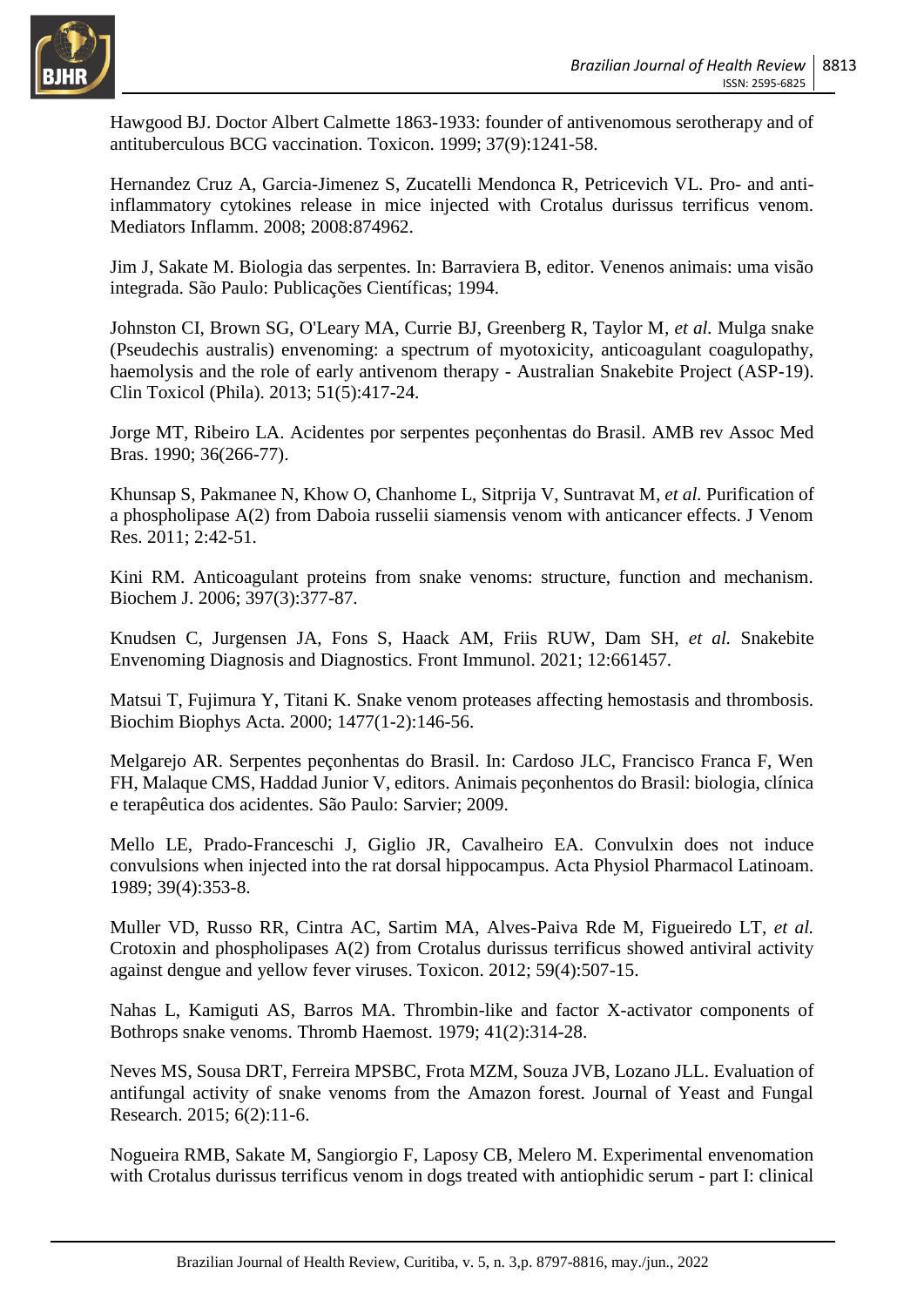

evaluation, hematology and myelogram. Journal of Venomous Animals and Toxins including Tropical Diseases. 2007; 13:800-10.

Nowak G. The Ecarin Clotting Time, a Universal Method to Quantify Direct Thrombin Inhibitors. Pathophysiology of haemostasis and thrombosis. 2003; 33:173-83.

Oguiura N, Boni-Mitake M, Affonso R, Zhang G. In vitro antibacterial and hemolytic activities of crotamine, a small basic myotoxin from rattlesnake Crotalus durissus. J Antibiot (Tokyo). 2011; 64(4):327-31.

Oguiura N, Boni-Mitake M, Radis-Baptista G. New view on crotamine, a small basic polypeptide myotoxin from South American rattlesnake venom. Toxicon. 2005; 46(4):363-70.

Oliveira RBd, Ribeiro LA, Jorge MT. Fatores associados à incoagulabilidade sangüínea no envenenamento por serpentes do gênero Bothrops. Revista da Sociedade Brasileira de Medicina Tropical. 2003; 36:657-63.

Ondetti MA, Cushman DW. Inhibitors of angiotensinconverting enzyme. . In: Soffer RL, editor. Biochemical

regulation of blood pressure New York: Wiley; 1981. p. 165-204.

Organization. WH. Guidelines for the management of snake-bites2010.

Paine MJ, Desmond HP, Theakston RD, Crampton JM. Purification, cloning, and molecular characterization of a high molecular weight hemorrhagic metalloprotease, jararhagin, from Bothrops jararaca venom. Insights into the disintegrin gene family. J Biol Chem. 1992; 267(32):22869-76.

Pinho FMO, Pereira ID. Ofidismo. AMB rev Assoc Med Bras. 2001; 47:24-9.

Prado-Franceschi J, Brazil OV. Convulxin, a new toxin from the venom of the South American rattlesnake Crotalus durissus terrificus. Toxicon. 1981; 19(6):875-87.

Puig J, Vilafranca M, Font A, Closa J, Pumarola M, Mascort J. Acute intrinsic renal failure and blood coagulation disorders after a snakebite in a dog. J Small Anim Pract. 1995; 36(7):333-6.

Puzari U, Mukherjee AK. Recent developments in diagnostic tools and bioanalytical methods for analysis of snake venom: A critical review. Analytica Chimica Acta. 2020; 1137:208-24.

Quintana JC, Chacón AM, Vargas L, Segura C, Gutiérrez JM, Alarcón JC. Antiplasmodial effect of the venom of Crotalus durissus cumanensis, crotoxin complex and Crotoxin B. Acta Tropica. 2012; 124(2):126-32.

Ramos OH, Selistre-de-Araujo HS. Snake venom metalloproteases--structure and function of catalytic and disintegrin domains. Comp Biochem Physiol C Toxicol Pharmacol. 2006; 142(3- 4):328-46.

Rangel-Santos A, Lima C, Lopes-Ferreira M, Cardoso DF. Immunosuppresive role of principal toxin (crotoxin) of Crotalus durissus terrificus venom. Toxicon. 2004; 44(6):609-16.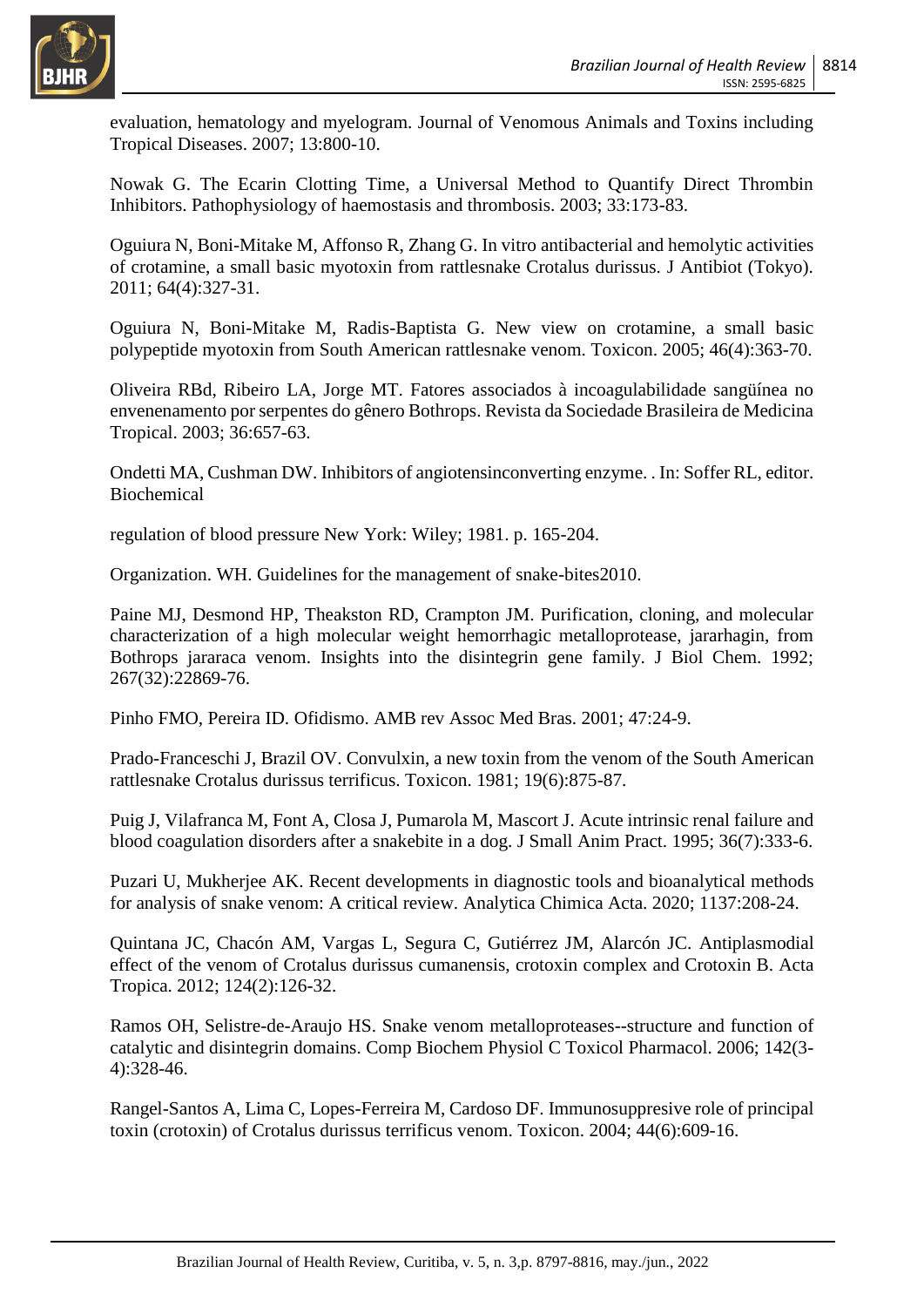

Rizzi CT, Carvalho-de-Souza JL, Schiavon E, Cassola AC, Wanke E, Troncone LR. Crotamine inhibits preferentially fast-twitching muscles but is inactive on sodium channels. Toxicon. 2007; 50(4):553-62.

Rojas C, Gonçalves, Almeida-Santos S. Epidemiologia dos acidentes ofídicos na região noroeste do estado de São Paulo, Brasil. Revista Brasileira de Saúde e Produção Animal ISSN 1519 9940. 2007; 8:193-204.

Roodt AR, Dolab JA, Segre L. Fisiopatologia y diagnóstico del ataque por serpientes venenosas: una breve actualización. Rev Med Vet. 1996; 77:64-71.

Ruiz de Torrent RM, Bongiovanni B, Leiva LC, Evangelista de Duffard AM, Rodriguez JP, Acosta de Perez OC*, et al.* Neurotoxicological effects of a thrombin-like enzyme isolated from Crotalus durissus terrificus venom (preliminary study). Toxicon. 2007; 50(1):144-52.

Sajevic T, Leonardi A, Krizaj I. Haemostatically active proteins in snake venoms. Toxicon. 2011; 57(5):627-45.

Sakate M. Terapêutica das intoxicações. In: Andrade SF, editor. Manual de terapêutica veterinária. 2nd ed. São Paulo: Roca; 2002.

Samy RP, Gopalakrishnakone P, Stiles BG, Girish KS, Swamy SN, Hemshekhar M*, et al.* Snake venom phospholipases A(2): a novel tool against bacterial diseases. Curr Med Chem. 2012; 19(36):6150-62.

Schaeffer EL, Gattaz WF. Requirement of hippocampal phospholipase A2 activity for longterm memory retrieval in rats. J Neural Transm (Vienna). 2007; 114(3):379-85.

Schaloske RH, Dennis EA. The phospholipase A2 superfamily and its group numbering system. Biochim Biophys Acta. 2006; 1761(11):1246-59.

Silva A, Hlusicka J, Siribaddana N, Waiddyanatha S, Pilapitiya S, Weerawansa P*, et al.* Time delays in treatment of snakebite patients in rural Sri Lanka and the need for rapid diagnostic tests. PLoS Negl Trop Dis. 2020; 14(11):e0008914.

Silva RJ, Fecchio D, Barraviera B. Antitumor effect of snake venous. J Venom Anim Toxins incl Trop Dis. 1996; 2(2).

Soares MA, Pujatti PB, Fortes-Dias CL, Antonelli L, Santos RG. Crotalus durissus terrificus venom as a source of antitumoral agents. J Venom Anim Toxins incl Trop Dis. 2010; 16(3).

Spadacci-Morena DD, de Tomy SC, Sano-Martins IS, Katz SG. The effect of experimental Bothrops jararaca envenomation on pregnant mice. Toxicon. 2006; 47(2):196-207.

Sunitha K, Hemshekhar M, Thushara RM, Santhosh MS, Sundaram MS, Kemparaju K*, et al.* Inflammation and oxidative stress in viper bite: an insight within and beyond. Toxicon. 2015; 98:89-97.

Tan N, Fung S, editors. Snake Venom L-Amino Acid Oxidases and Their Potential Biomedical Applications. 2008.